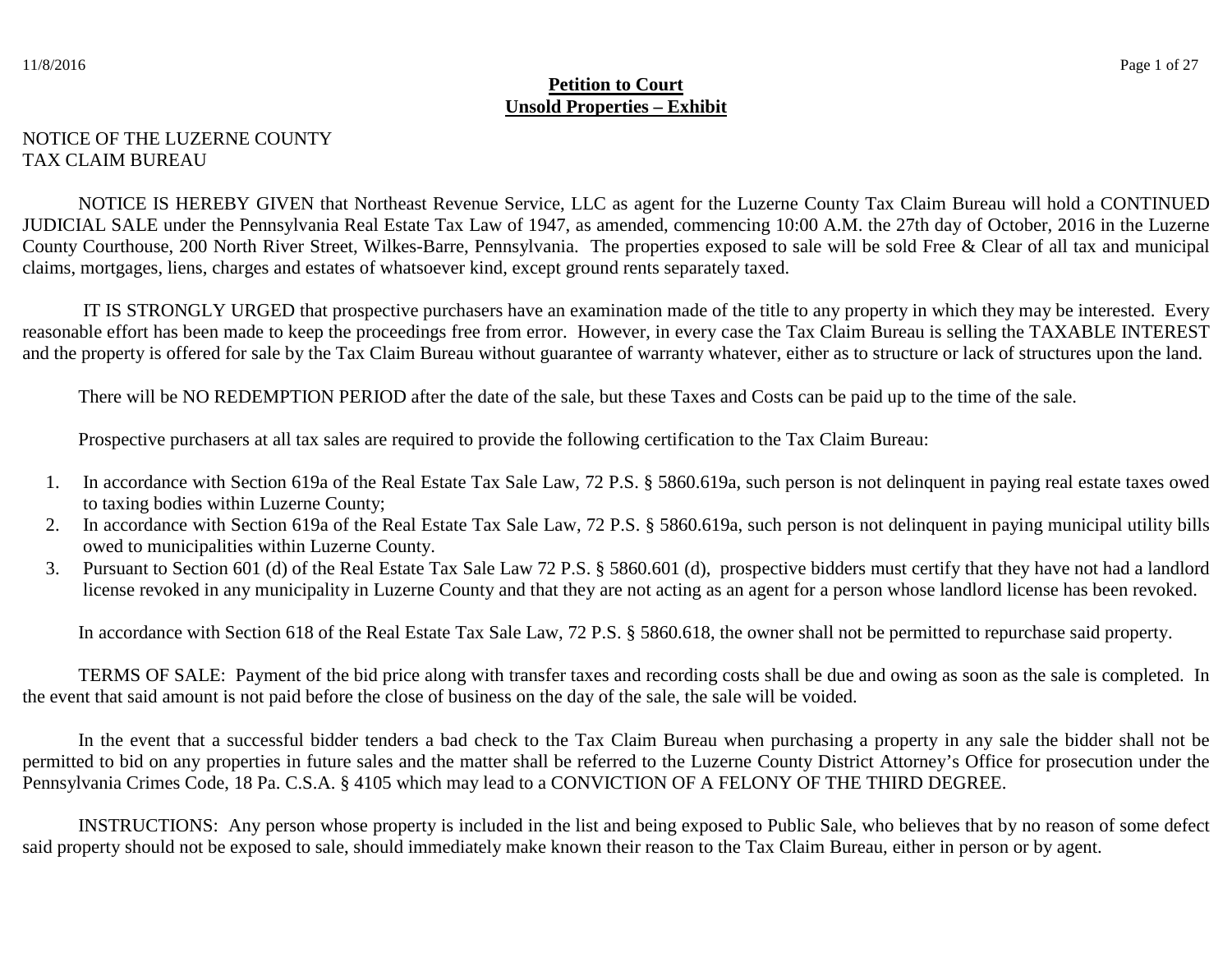Northeast Revenue Service, LLC Agent for the Luzerne County Tax Claim Bureau Sean P. Shamany, Director

 The County of Luzerne does not discriminate on the basis of race, color, national origin, sex, religion, age, disability or familial status in employment or the provision of services.

Any questions regarding the Judicial Sale should be directed to the Luzerne County Tax Claim Bureau at (570) 825-1512.

Prospective bidders must register prior to the sale. NO REGISTRATION WILL BE TAKEN ON THE DAY OF THE SALE. Registration and Certification forms are available in the Tax Claim Bureau and online at www.luzernecountytaxclaim.com. All Prospective Bidders must present one (1) form of photo identification at the time of registration and on the date of the Sale. Failure to present photo identification at the time of registration will prevent a Prospective Bidder from being registered to bid. Failure to present photo identification on the date of the sale will prevent the bidder from receiving his bidder number and thus barring the registered bidder from having the opportunity to bid on property.

Petitioner exposed certain parcels of land to Upset Sale on September 24, 2015 upon delinquent tax claims filed for the tax years 2013 inter alia. Notice of the Upset Sale was advertised in The Times Leader on August 21, 2015, Standard Speaker on August 21, 2015 and the Luzerne Legal Register on August 21, 2015.

An upset price was set for each such parcel exposed to sale, in accordance with the Act, however the following properties were not sold at the Upset Sale, because the upset sale price was not obtained:

### SALE AD COPY FOR 011 ASHLEY BORO WARD 1

Sale # 15-0012 APPEL SCOTT J Parcel No. 01-I9SE4 -017-021-000 Bid Amount \$1,298.56

Deed Book/Page 03011-186353 Desc. N MAIN ST

1-1-202-4 **NO BIDS** 

Location N MAIN ST

#### **SALE AD COPY FOR 013 ASH LEY BORO WARD 3**

Sale # 15-0037 GRZYMSKI JOSEPHINE & ANTHONY Parcel No. 01-J9NE1 -005-01A-000 Bid Amount \$1,198.92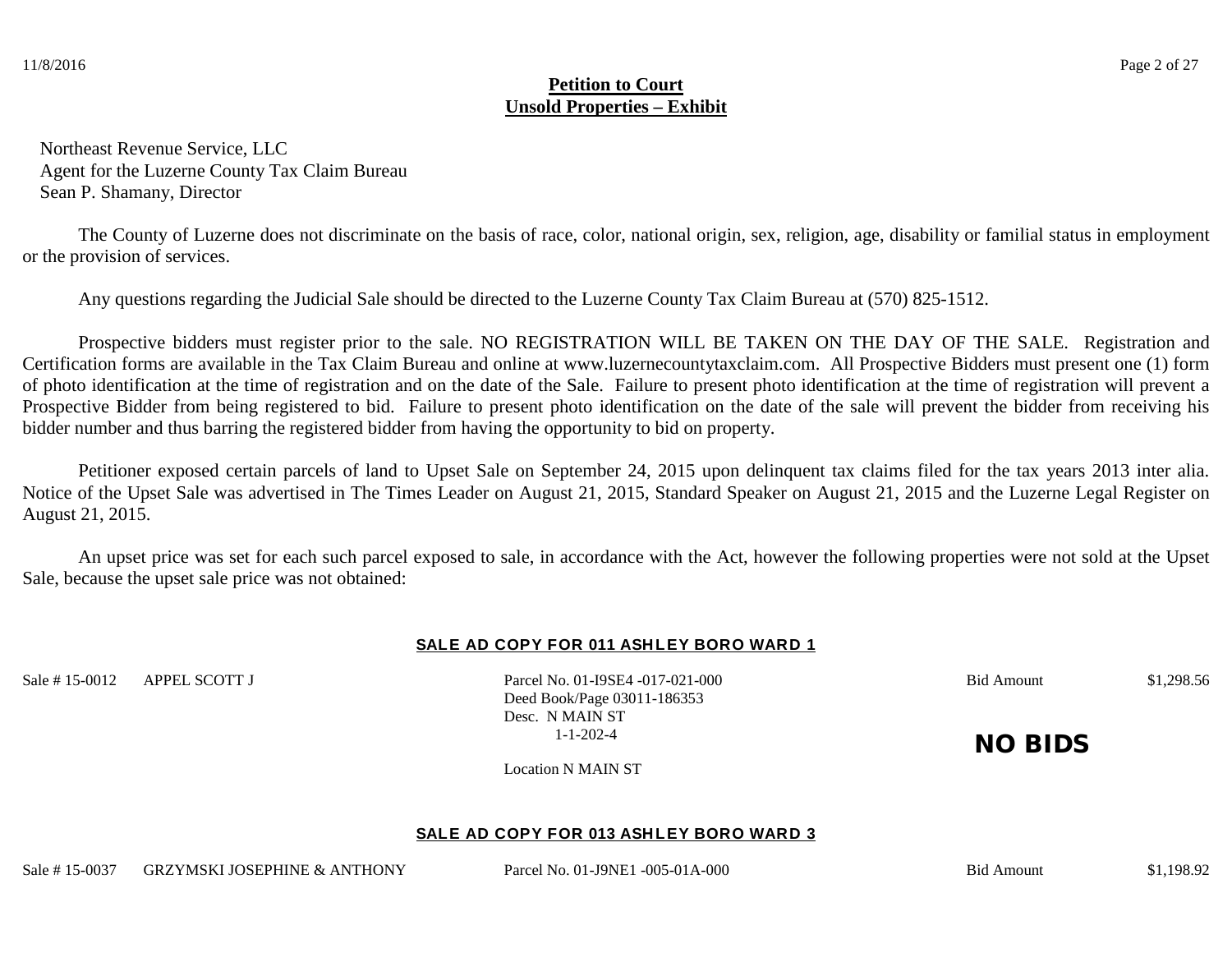|                |                            | <b>Petition to Court</b>                      |                      |            |
|----------------|----------------------------|-----------------------------------------------|----------------------|------------|
|                |                            | <b>Unsold Properties - Exhibit</b>            |                      |            |
|                |                            | Deed Book/Page 02186-000782                   |                      |            |
|                |                            | Desc. 127 S MAIN ST<br>$1-3-2-1-D1-1$         |                      |            |
|                |                            |                                               | <b>SOLD \$8,000</b>  |            |
|                |                            | Location 127 S MAIN ST                        |                      |            |
| Sale # 15-0040 | <b>BUCKWALTER JOANNA M</b> | Parcel No. 01-J9NE1-010-012-000               | <b>Bid Amount</b>    | \$1,504.04 |
|                |                            | Deed Book/Page 03006-286982                   |                      |            |
|                |                            | Desc. - 43 COOK ST<br>$1 - 3 - 364 - 8$       |                      |            |
|                |                            |                                               | <b>SOLD \$6,000</b>  |            |
|                |                            | Location 41 COOK ST                           |                      |            |
|                |                            | SALE AD COPY FOR 021 AVOCA BORO WARD 1        |                      |            |
| Sale #15-0049  | <b>BSE PROPERTIES LLC</b>  | Parcel No. 02-D12SE4-020-027-000              | <b>Bid Amount</b>    | \$1,700.37 |
|                |                            | Deed Book/Page 03008-061580                   |                      |            |
|                |                            | Desc. 320 PITTSTON AVE                        |                      |            |
|                |                            | $2 - 1 - 136 - 4$                             | <b>SOLD \$15,000</b> |            |
|                |                            | Location 320 PITTSTON AVE                     |                      |            |
|                |                            | <b>SALE AD COPY FOR 023 AVOCA BORO WARD 3</b> |                      |            |
| Sale #15-0062  | <b>BSE PROPERTIES LLC</b>  | Parcel No. 02-D12SE2-012-024-000              | <b>Bid Amount</b>    | \$1,605.99 |
|                |                            | Deed Book/Page 03008-099059                   |                      |            |
|                |                            | Desc. - 817 MAIN ST                           |                      |            |
|                |                            | $2 - 3 - 242 - 7$                             | <b>NO BIDS</b>       |            |
|                |                            | Location 815 MAIN ST                          |                      |            |
|                |                            | SALE AD COPY FOR 040 BEAR CREEK TWP           |                      |            |
|                | <b>COUNTERMAN JAMES P</b>  | Parcel No. 04-H12 -00A-008-000                |                      |            |
| Sale # 15-0121 |                            | Deed Book/Page 03012-226671                   | <b>Bid Amount</b>    | \$1,061.96 |
|                |                            | Desc. 553 BALD MOUNTAIN RD                    |                      |            |
|                |                            | $4 - 573 - 2$                                 |                      |            |
|                |                            |                                               | <b>SOLD \$4,000</b>  |            |
|                |                            | Location 553 BALD MOUNTAIN RD                 |                      |            |
|                |                            |                                               |                      |            |
|                |                            | SALE AD COPY FOR 050 BUCK TWP                 |                      |            |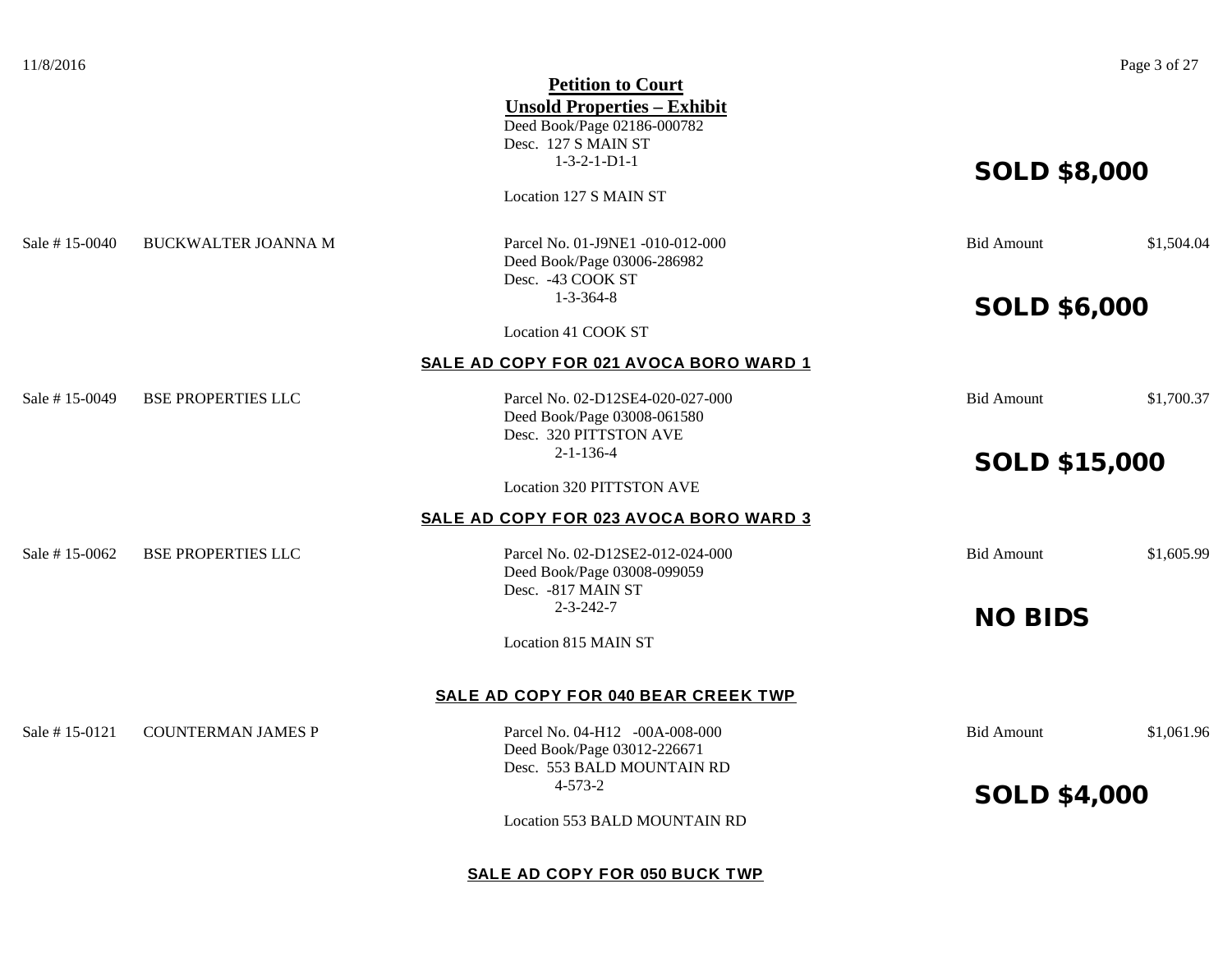## **Petition to Court Unsold Properties – Exhibit** Sale # 15-0153 DIPIERDOMENICO LOUIS Parcel No. 05-J14S1E-008-009-000 Bid Amount \$1,872.86 Deed Book/Page 02698-000150 Desc. 466 INDIAN LAKE TRL<br>5-50-D23-D9-D1-2 SOLD \$23,000 Location 466 INDIAN LAKE TRL **SALE AD COPY FOR 062 BUTLER TWP WARD 2** Sale # 15-0235 ALLEN PAUL III TRUSTEE Parcel No. 06-08S11 -001-075-000 Bid Amount \$1,220.65 Deed Book/Page 02584-000807 Desc. BEECH MOUNTAIN 6-C-31-2-R2-D128-2 **NO BIDS** Location FOUR SEASONS DR Sale # 15-0236 PHILLIPS PAUL Parcel No. 06-08S11 -003-019-000 Bid Amount \$1,190.59 Deed Book/Page 02123-000111 Desc. BUCK RIDGE LN<br>6-C-31-2-R2-D105-2 **NO BIDS** Location BUCK RIDGE LN **SALE AD COPY FOR 070COURTDALE BORO** Sale # 13-0285 ROCCOGRANDI KATHLEEN A. Parcel No. 07-G9S1-008-017-001 Bid Amount \$2,338.66 Deed Book/Page 03009-162364 Desc. HELEN COURT 7-286-D5-3 SOLD \$2,338.66 Location HELEN COURT **SALE AD COPY FOR 100 DALLAS TWP** Sale # 15-0400 ONEIL RONALD & JENNIFER Parcel No. 10-D8S7 -005-004-000 Bid Amount \$1,100.85 Deed Book/Page 02373-000989 Desc. GORBUTT AVE 10-2598-3 **NO BIDS**

Location GORBUTT AVE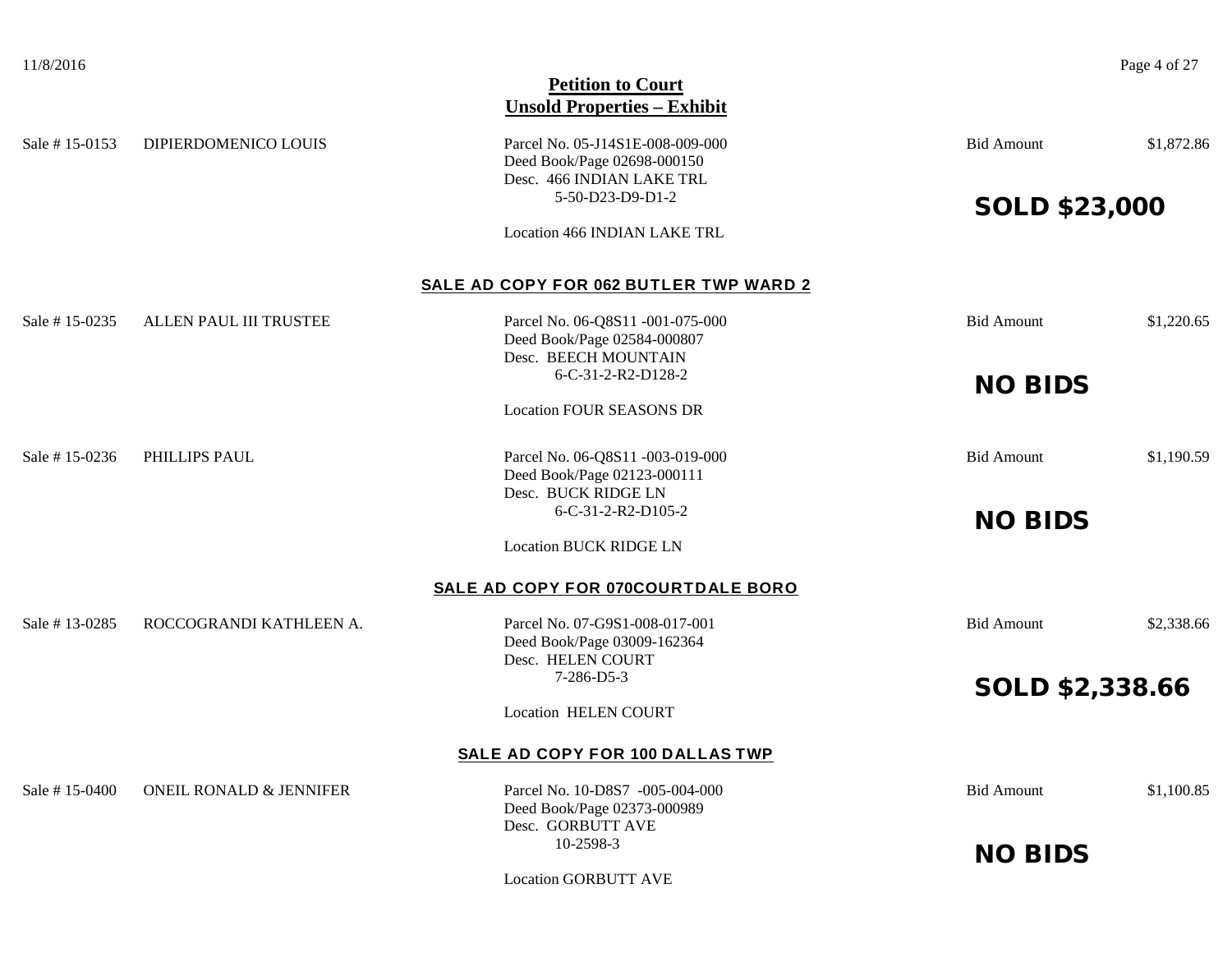| Sale #15-0420 | <b>SENAY JOSEPH</b>       | Parcel No. 10-E8S2 -007-015-000<br>Deed Book/Page 01799-000431<br>Desc. 1121 ADJ LOWER DEMUNDS RD | <b>Bid Amount</b>   | \$1,041.59 |
|---------------|---------------------------|---------------------------------------------------------------------------------------------------|---------------------|------------|
|               |                           | 10-3050-2                                                                                         | SOLD \$1,041.59     |            |
|               |                           | Location 1121 ADJ LOWER DEMUNDS RD                                                                |                     |            |
| Sale #15-0424 | <b>QUERCI ADA</b>         | Parcel No. 10-E8S2 -010-001-000<br>Deed Book/Page 00648-000043<br>Desc. SEC G ROSE MANOR          | <b>Bid Amount</b>   | \$1,279.97 |
|               |                           | 10-1619                                                                                           | <b>NO BIDS</b>      |            |
|               |                           | <b>Location MAPLE LN</b>                                                                          |                     |            |
|               |                           | SALE AD COPY FOR 141 DURYEA BORO WARD 1                                                           |                     |            |
| Sale #15-0510 | <b>BSE PROPERTIES LLC</b> | Parcel No. 14-D12NW4-003-018-000<br>Deed Book/Page 03006-251084<br>Desc. - 112 S MAIN ST          | <b>Bid Amount</b>   | \$1,851.02 |
|               |                           | $14 - 1 - 127 - 7$                                                                                | <b>SOLD \$3,000</b> |            |
|               |                           | Location 110 S MAIN ST                                                                            |                     |            |
|               |                           | SALE AD COPY FOR 143 DURYEA BORO WARD 3                                                           |                     |            |
| Sale #15-0537 | MASRESHA ETSEGENET        | Parcel No. 14-D12NW3-012-001-000<br>Deed Book/Page 03006-119022<br>Desc. 204 MEADE ST S           | <b>Bid Amount</b>   | \$1,274.36 |
|               |                           | 14-3-249-3                                                                                        | SOLD \$1,274.36     |            |
|               |                           | <b>Location 204 MEADE ST S</b>                                                                    |                     |            |
|               |                           | SALE AD COPY FOR 144 DURYEA BORO WARD 4                                                           |                     |            |
| Sale #15-0557 | <b>DUSZAK CHESTER</b>     | Parcel No. 14-D12NE1-009-009-000<br>Deed Book/Page 02404-001155<br>Desc. 626 REAR CONSTITUTION ST | <b>Bid Amount</b>   | \$1,373.67 |
|               |                           | 14-4-54                                                                                           | <b>SOLD \$5,000</b> |            |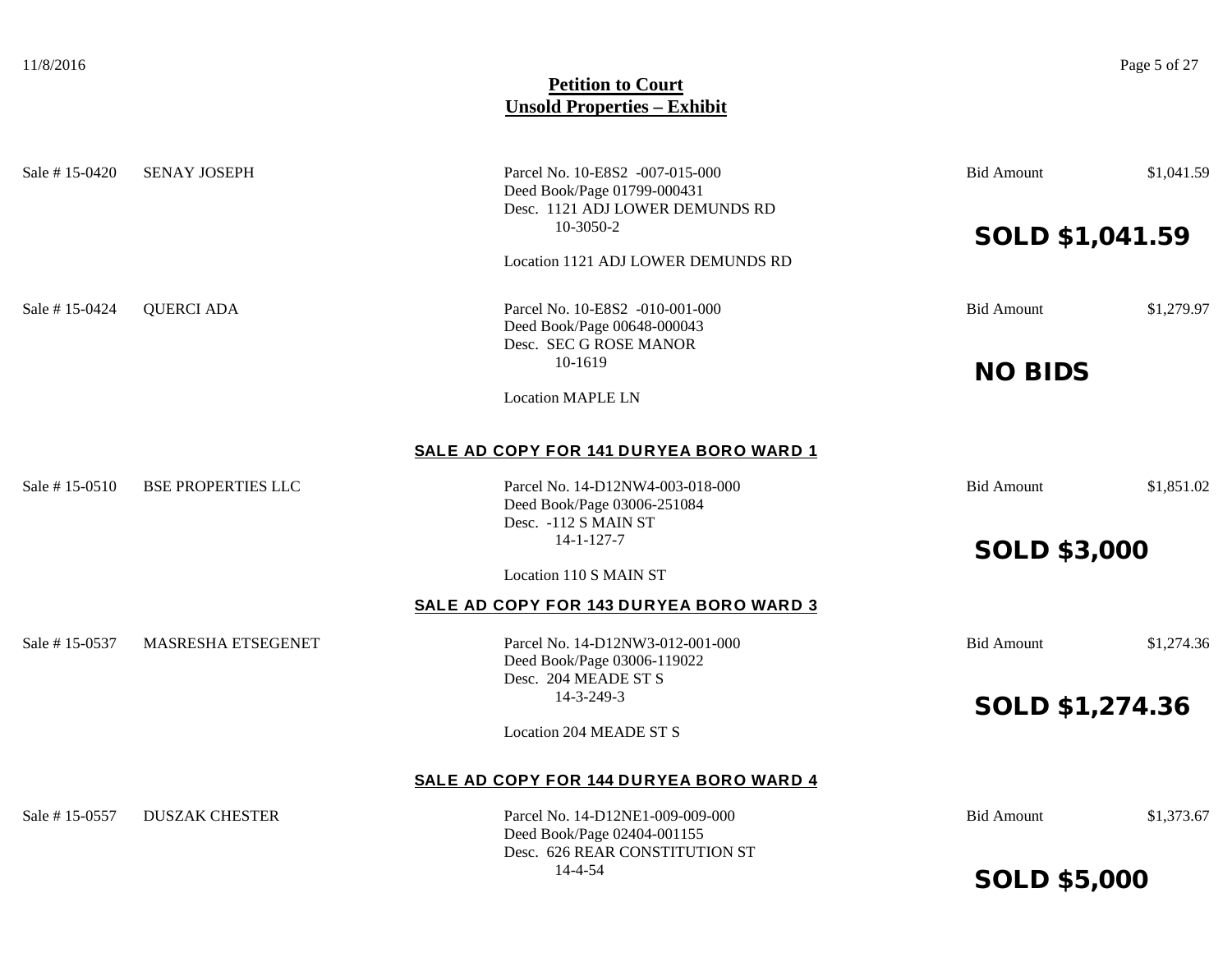# 11/8/2016 Page 6 of 27 **Petition to Court Unsold Properties – Exhibit** Location 626 REAR CONSTITUTION ST **SALE AD COPY FOR 161 EXETER BORO WARD 1** Sale # 15-0598 KNIGHT ROBERT G & KARA K Parcel No. 16-D11S1 -012-008-000 Bid Amount \$1,408.19 Deed Book/Page 03005-070916 Desc. 3 BYRD ST 16-1-13-6 **SOLD \$11,000** Location 3 BYRD ST **SALE AD COPY FOR 164 EXETER BORO WARD 4** Sale # 15-0637 SINABALDI MICHAEL Parcel No. 16-E10 -00A-015-106 Bid Amount \$1,162.20 Deed Book/Page 00000-000000 Desc. 299 BIRCHWOOD EST<br>16-4-T-1548-4 **NO BIDS** Location 299 BIRCHWOOD EST Sale # 15-0641 WRUBEL PATRICK Parcel No. 16-E10 -00A-015-195 Bid Amount \$1,183.92 Deed Book/Page 00000-000000 Desc. 400 BIRCHWOOD EST<br>16-4-T-1695-3 NO BIDS Location 400 BIRCHWOOD EST **SALE AD COPY FOR 181 EDWARDSVILLE WARD 1** Sale # 15-0719 AMBROSE JOANNE Parcel No. 18-G9S3 -008-018-000 Bid Amount \$1,314.51 Deed Book/Page 03006-319405 Desc. -18 MORGAN ST 18-1-147-6 SOLD \$13,000 Location 16 MORGAN ST **SALE AD COPY FOR 182 EDWARDSVILLE WARD 2** Sale # 15-0725 NEWBERRY SEVERN D & BROWN JOYCE Parcel No. 18-G9S2 -013-038-000 Bid Amount \$1,444.45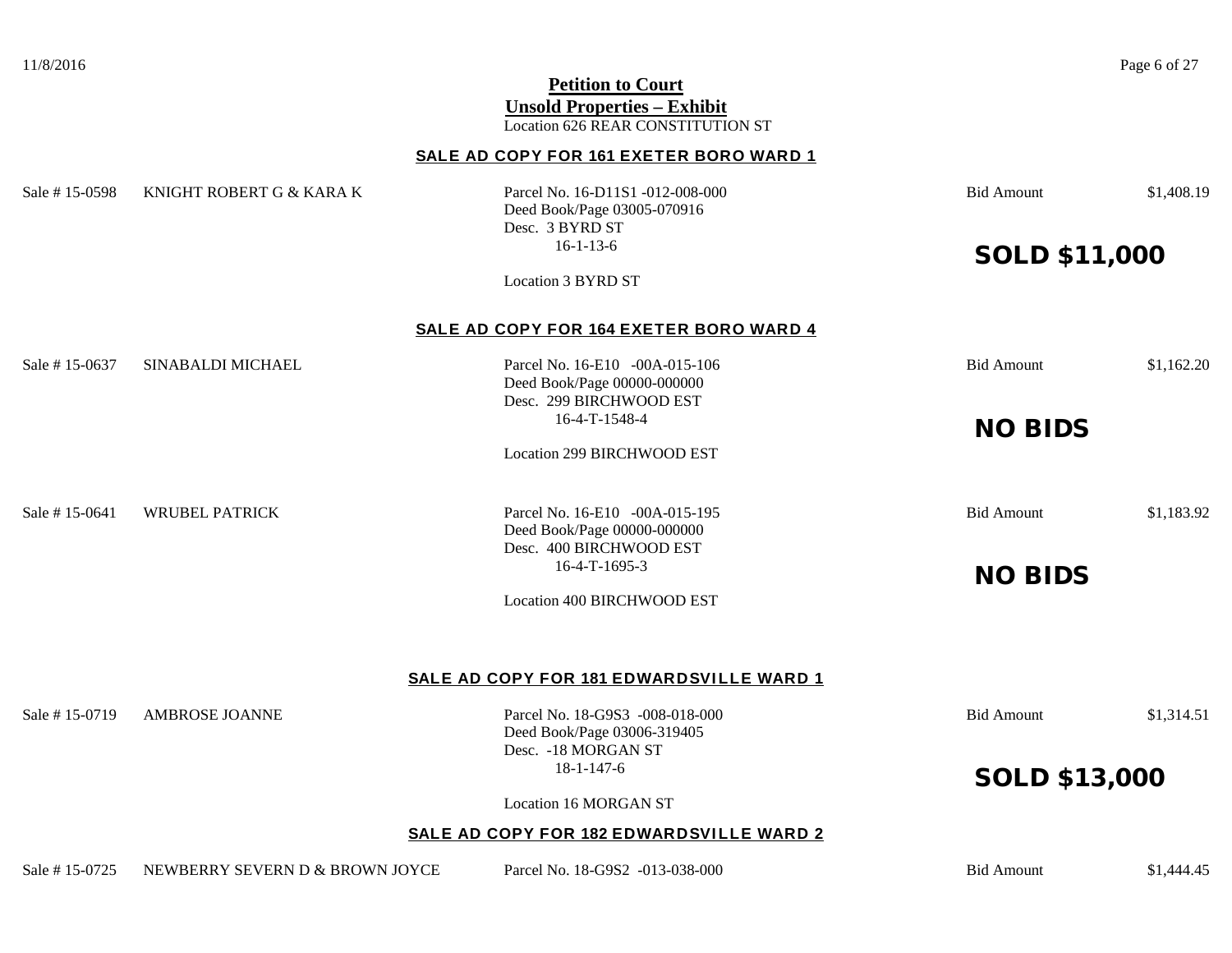|                |                            | <b>Petition to Court</b><br><b>Unsold Properties - Exhibit</b><br>Deed Book/Page 03005-160942<br>Desc. 65 TOBIN LN<br>$18 - 2 - 77 - 5$<br>Location 65 TOBIN LN | <b>SOLD \$3,500</b> |            |
|----------------|----------------------------|-----------------------------------------------------------------------------------------------------------------------------------------------------------------|---------------------|------------|
|                |                            | SALE AD COPY FOR 223 FREELAND BORO WARD 3                                                                                                                       |                     |            |
| Sale # 15-0858 | <b>STAMPS CLEVE B SR</b>   | Parcel No. 22-Q9SE4 -001-05A-000<br>Deed Book/Page 03015-063788<br>Desc. 1001 SCHWABE ST                                                                        | <b>Bid Amount</b>   | \$1,549.88 |
|                |                            | $22 - 3 - 118 - D2 - 5$                                                                                                                                         | <b>SOLD \$2,500</b> |            |
|                |                            | Location 1001 SCHWABE ST                                                                                                                                        |                     |            |
|                |                            | SALE AD COPY FOR 225 FREELAND BORO WARD 5                                                                                                                       |                     |            |
| Sale # 15-0879 | CHIPPI GEORGE M & ROSE ANN | Parcel No. 22-R9NE2 -014-012-000<br>Deed Book/Page 02198-000516<br>Desc. - 316 ADAMS ST                                                                         | <b>Bid Amount</b>   | \$1,574.39 |
|                |                            | $22 - 5 - 176 - 3$                                                                                                                                              | <b>SOLD \$6,000</b> |            |
|                |                            | <b>Location 314 ADAMS ST</b>                                                                                                                                    |                     |            |
|                |                            | SALE AD COPY FOR 230 FOSTER TWP                                                                                                                                 |                     |            |
| Sale #15-0900  | <b>KEPHART KEITH</b>       | Parcel No. 23-Q10 -T01-235-000<br>Deed Book/Page                                                                                                                | <b>Bid Amount</b>   | \$1,268.16 |
|                |                            | Desc. 235 SILVER MAPLE LN<br>23-550-1-D7-3-T235-1                                                                                                               |                     |            |
|                |                            | <b>Location 235 SILVER MAPLE LN</b>                                                                                                                             | <b>NO BIDS</b>      |            |
| Sale # 15-0943 | MJB OF BAYSHORE LLC        | Parcel No. 23-Q11S6 -013-021-000                                                                                                                                | <b>Bid Amount</b>   | \$1,197.71 |
|                |                            | Deed Book/Page 03009-059722<br>Desc. SPRINGWATER DR                                                                                                             |                     |            |
|                |                            | 23-474-3-D592-6                                                                                                                                                 | <b>NO BIDS</b>      |            |

Location SPRINGWATER DR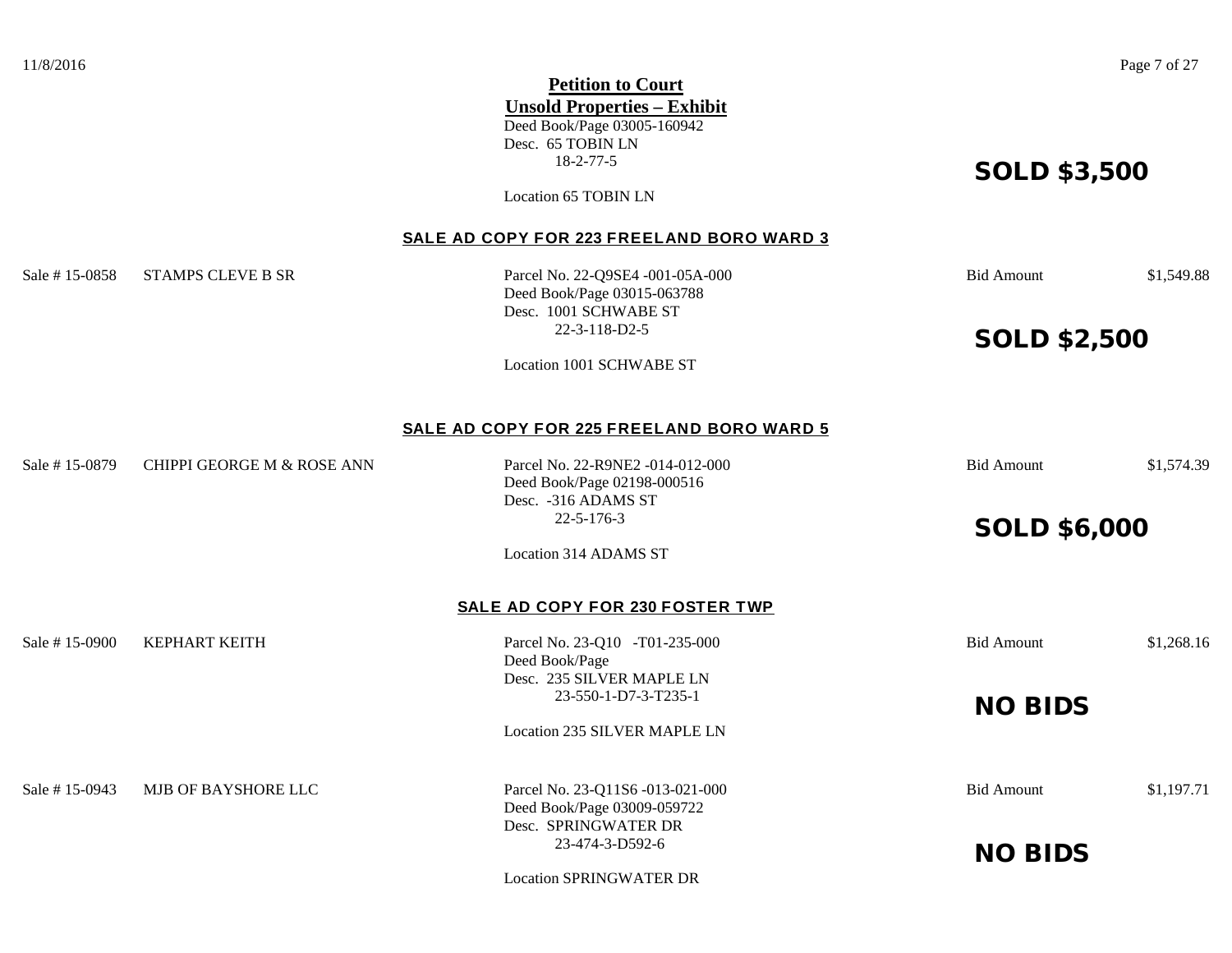Sale # 15-0959 ROSENHAUS MICHAEL Parcel No. 23-0951 -003-005-000 Bid Amount \$1,245.63 Deed Book/Page 03007-222471 Desc. 154 MAIN ST 23-396-3 SOLD \$5,000 Location 154 MAIN ST **SALE AD COPY FOR 255 HANOVER TWP WARD 5** Sale # 15-1077 HORBACZEWSKI SOPHIE Parcel No. 25-I8S2 -009-10A-000 Bid Amount \$1,180.31 Deed Book/Page 01753-000383 Desc. 35 RUTTER ST 25-5-337-D1 CONTINUED TO APRIL 2017 Location 35 RUTTER ST **SALE AD COPY FOR 256 HANOVER TWP WARD 6** Sale # 15-1104 PIENTKA CHESTER & ELEANOR Parcel No. 25-K8S1 -004-001-000 Bid Amount \$1,206.82 Deed Book/Page 02010-000903 Desc. TRUESDALE TER 25-6-271-1 SOLD \$2,500 Location TRUESDALE TER **SALE AD COPY FOR 261 HAZEL TWP WARD 1** Sale # 15-1168 GORSKI AZRIEL Parcel No. 26-S8S2 -003-022-000 Bid Amount \$1,091.44 Deed Book/Page 03002-059287 Desc. .12ACS DEV LOT #1 26-1-1640-2-D1 NO BIDS Location HARLEIGH/WILLOW ST Sale # 15-1174 YANAC ROBERT Parcel No. 26-S8S5 -005-001-000 Bid Amount \$1,021.35 Deed Book/Page 03001-136396 Desc. MILNESVILLE 26-1-1237-5 NO BIDS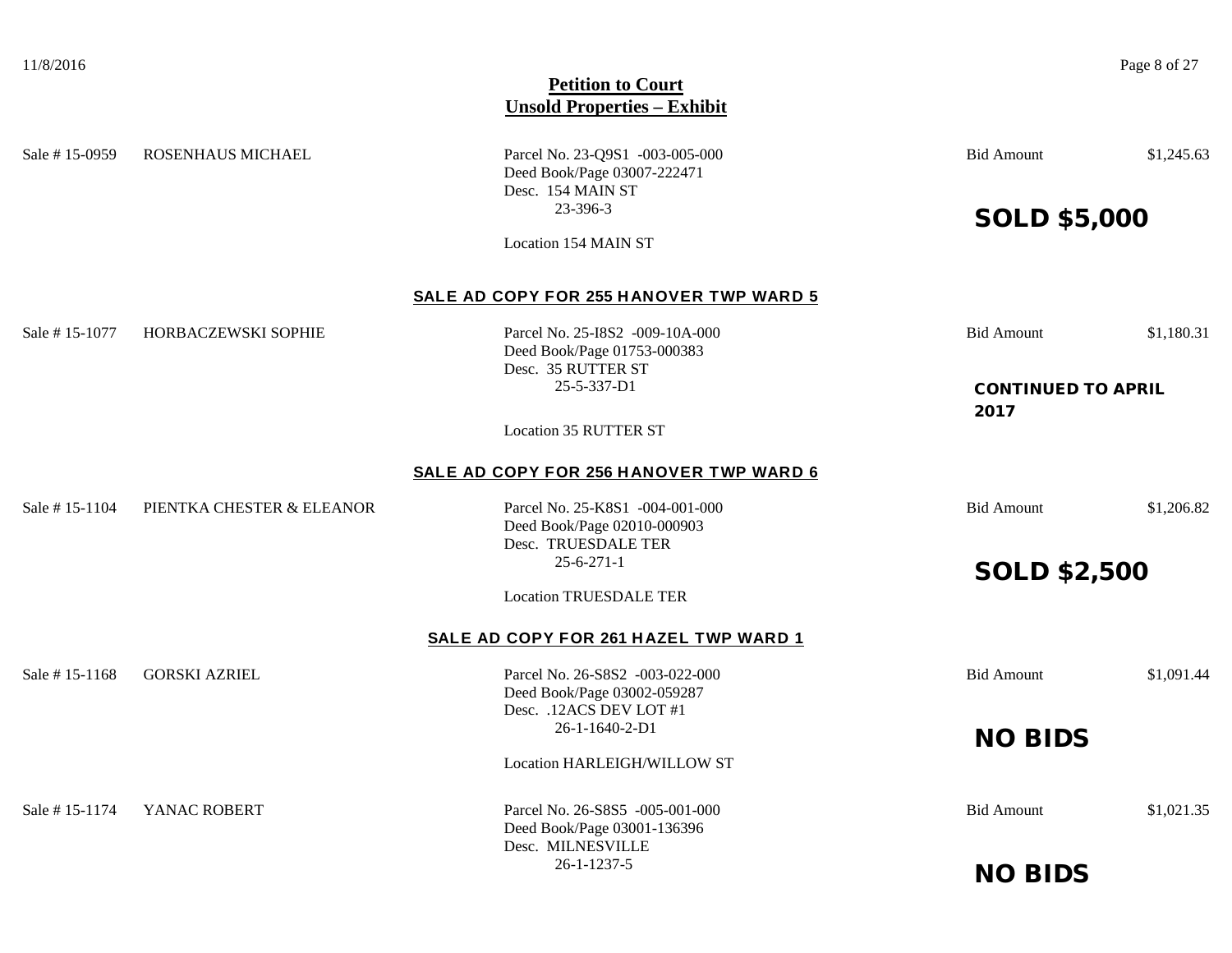| 11/8/2016      |                              | <b>Petition to Court</b><br><b>Unsold Properties - Exhibit</b><br><b>Location MILNESVILLE</b> |                        | Page 9 of 27 |
|----------------|------------------------------|-----------------------------------------------------------------------------------------------|------------------------|--------------|
| Sale #15-1190  | <b>THOMAS ROBERT</b>         | Parcel No. 26-S8S7 -001-014-000<br>Deed Book/Page 03010-214558<br>Desc. 73 MAIN ST            | <b>Bid Amount</b>      | \$1,210.01   |
|                |                              | 26-C-283-D2-R1-6                                                                              | <b>SOLD \$1,210.01</b> |              |
|                |                              | Location 73 MAIN ST                                                                           |                        |              |
| Sale # 15-1191 | CARABELLO ARMANDO & ISABEL   | Parcel No. 26-S8S7 -001-018-000<br>Deed Book/Page 03001-229298<br>Desc. 69 MAIN ST            | <b>Bid Amount</b>      | \$1,159.45   |
|                |                              | 26-C-282-D5-R1-3                                                                              | <b>SOLD \$2,500</b>    |              |
|                |                              | <b>Location 69 MAIN ST</b>                                                                    |                        |              |
|                |                              | SALE AD COPY FOR 280 HUGHESTOWN BORO                                                          |                        |              |
| Sale # 15-1450 | DECKER JOSEPH J & PATRICIA G | Parcel No. 28-E12NW1-002-008-000<br>Deed Book/Page 03005-001208<br>Desc. 257 PARSONAGE ST     | <b>Bid Amount</b>      | \$2,072.08   |
|                |                              | 28-120-7                                                                                      | <b>SOLD \$7,000</b>    |              |
|                |                              | <b>Location 257 PARSONAGE ST</b>                                                              |                        |              |
|                |                              | SALE AD COPY FOR 300 HUNTINGTON TWP                                                           |                        |              |
| Sale # 15-1529 | SPAK JOHN P III              | Parcel No. 30-K2 -00A-009-000<br>Deed Book/Page 03012-146370<br>Desc. 15 OLD KOONS RD         | <b>Bid Amount</b>      | \$1,220.55   |
|                |                              | 30-227-13                                                                                     |                        |              |
|                |                              | Location 15 OLD KOONS RD                                                                      | <b>NO BIDS</b>         |              |
|                |                              | SALE AD COPY FOR 330 JENKINS TWP                                                              |                        |              |
| Sale # 15-1577 | PISANO JAMES & FRANCES       | Parcel No. 33-E11S1 -003-020-000<br>Deed Book/Page 02675-000319<br>Desc. 398 MAIN ST          | <b>Bid Amount</b>      | \$1,417.43   |
|                |                              |                                                                                               |                        |              |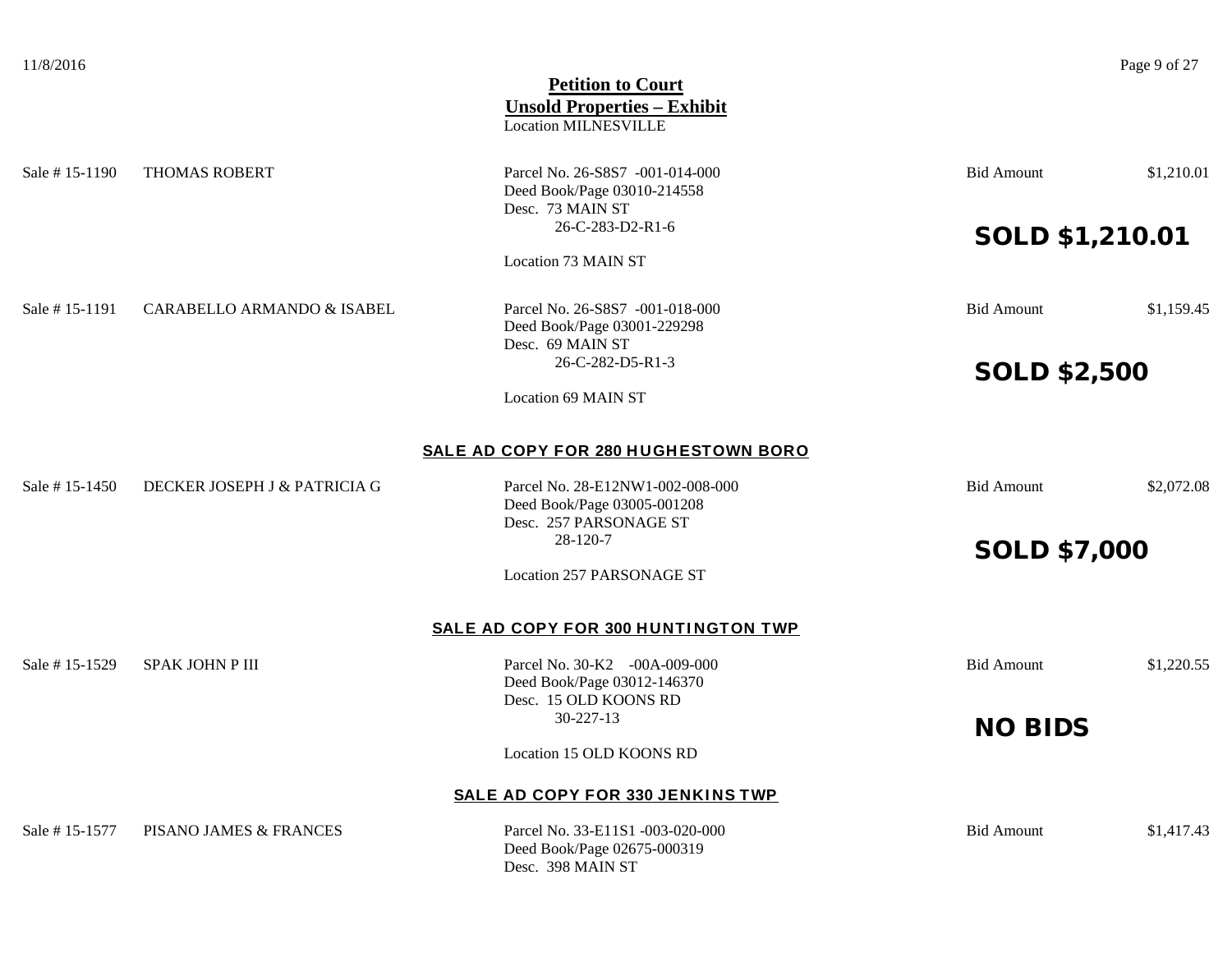| 11/8/2016     |                       |                                                                 |                        | Page 10 of 27 |
|---------------|-----------------------|-----------------------------------------------------------------|------------------------|---------------|
|               |                       | <b>Petition to Court</b>                                        |                        |               |
|               |                       | <b>Unsold Properties - Exhibit</b>                              |                        |               |
|               |                       | 33-C-51-R-D1-1                                                  |                        |               |
|               |                       |                                                                 | <b>SOLD \$4,000</b>    |               |
|               |                       | Location 398 MAIN ST                                            |                        |               |
| Sale #15-1590 | REMAS CHARLES ETAL    | Parcel No. 33-E11S2 -007-005-000                                | <b>Bid Amount</b>      | \$1,195.90    |
|               |                       | Deed Book/Page 02388-000497                                     |                        |               |
|               |                       | Desc. 1387 MAIN ST                                              |                        |               |
|               |                       | 33-693-4                                                        | <b>SOLD \$1,195.90</b> |               |
|               |                       | Location 1387 MAIN ST                                           |                        |               |
|               |                       |                                                                 |                        |               |
| Sale #15-1614 | <b>SULLA MARY A</b>   | Parcel No. 33-F11S1 -005-09A-000                                | <b>Bid Amount</b>      | \$1,544.85    |
|               |                       | Deed Book/Page 02418-000232                                     |                        |               |
|               |                       | Desc. 34 1/2 MAIN ST                                            |                        |               |
|               |                       | 33-242-1-D1-1                                                   | <b>SOLD \$1,544.85</b> |               |
|               |                       | Location 34 1/2 MAIN ST                                         |                        |               |
|               |                       | <b>SALE AD COPY FOR 343 KINGSTON BORO WARD 3</b>                |                        |               |
| Sale #15-1665 | <b>FOX JAMES C</b>    | Parcel No. 34-G9SE1 -029-008-000                                | <b>Bid Amount</b>      | \$1,521.74    |
|               |                       | Deed Book/Page 02575-001072                                     |                        |               |
|               |                       | Desc. 150 POPLAR ST                                             |                        |               |
|               |                       | 34-3-287-6                                                      | <b>SOLD \$20,000</b>   |               |
|               |                       | Location 150 POPLAR ST                                          |                        |               |
|               |                       | SALE AD COPY FOR 360 LAFLIN BORO                                |                        |               |
| Sale #15-1792 | PATELUNAS JEROME J II |                                                                 | <b>Bid Amount</b>      | \$2,575.62    |
|               |                       | Parcel No. 36-F11S5 -004-004-000<br>Deed Book/Page 02599-000386 |                        |               |
|               |                       | Desc. MAIN ST                                                   |                        |               |
|               |                       | $36 - 4 - 4$                                                    |                        |               |
|               |                       |                                                                 | <b>REMOVED</b>         |               |
|               |                       | <b>Location MAIN ST</b>                                         |                        |               |
|               |                       | SALE AD COPY FOR 387 LARKSVILLE BORO WARD 7                     |                        |               |
| Sale #15-1865 | PEELER ROBERT J       | Parcel No. 38-G9S1 -002-028-000                                 | <b>Bid Amount</b>      | \$1,169.62    |

Deed Book/Page 03012-114363 Desc. 29 MURRAY ST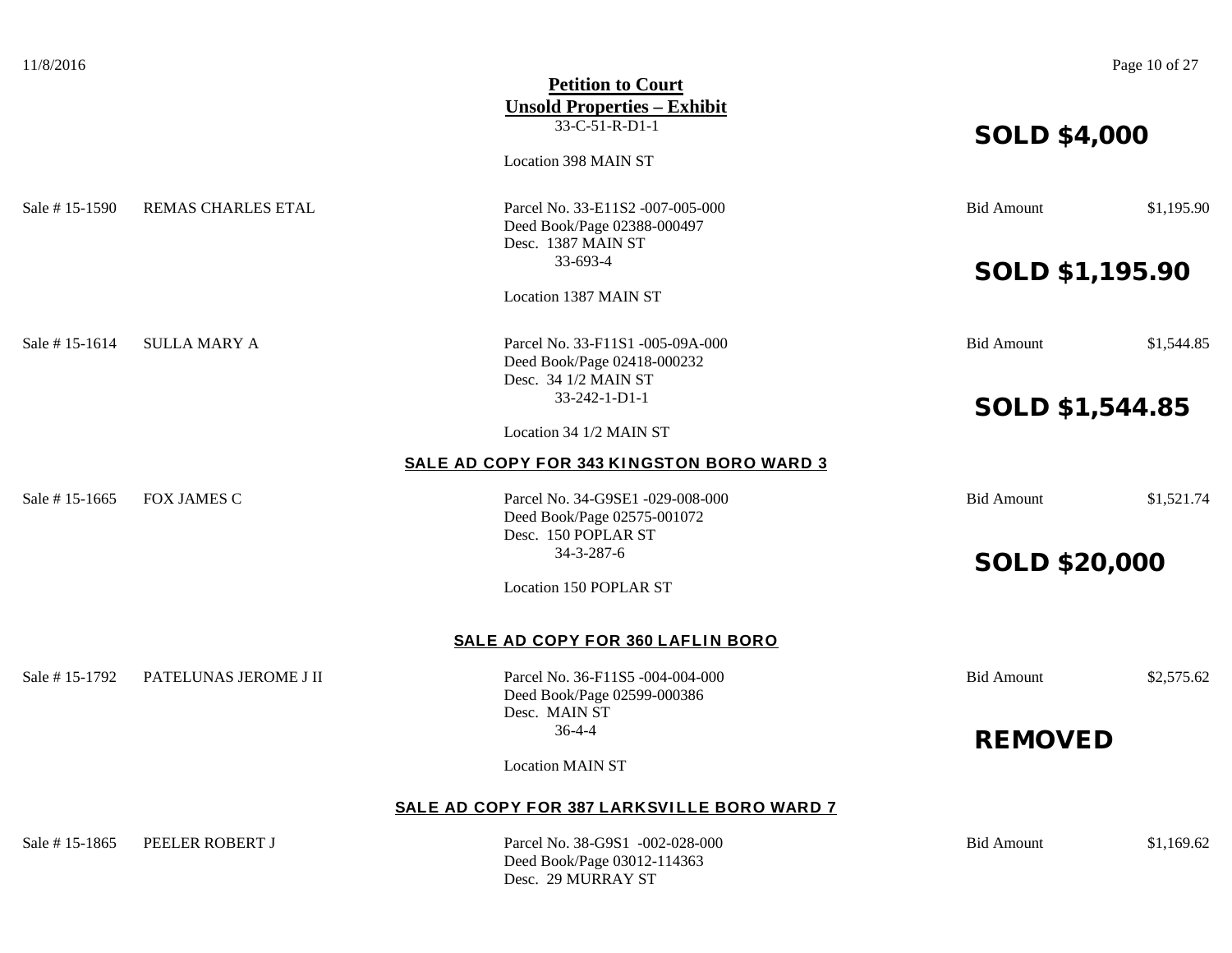| 11/8/2016     |                                    |                                            |                        | Page 11 of 27 |
|---------------|------------------------------------|--------------------------------------------|------------------------|---------------|
|               |                                    | <b>Petition to Court</b>                   |                        |               |
|               |                                    | <b>Unsold Properties - Exhibit</b>         |                        |               |
|               |                                    | $38 - 7 - 70 - 3$                          | <b>SOLD \$23,000</b>   |               |
|               |                                    |                                            |                        |               |
|               |                                    | <b>Location 29 MURRAY ST</b>               |                        |               |
| Sale #15-1866 | PEELER ROBERT J                    | Parcel No. 38-G9S1 -002-029-000            | <b>Bid Amount</b>      | \$1,108.20    |
|               |                                    | Deed Book/Page 03012-114363                |                        |               |
|               |                                    | Desc. 27 MURRAY ST                         |                        |               |
|               |                                    | $38 - 7 - 168 - 5$                         |                        |               |
|               |                                    |                                            | <b>SOLD \$9,000</b>    |               |
|               |                                    | <b>Location 27 MURRAY ST</b>               |                        |               |
| Sale #15-1875 | FERNANDEZ MANUEL                   | Parcel No. 38-G9S2 -004-026-000            | <b>Bid Amount</b>      | \$1,155.26    |
|               |                                    | Deed Book/Page 03013-114215                |                        |               |
|               |                                    | Desc. 50 SNYDER ST                         |                        |               |
|               |                                    | 38-C-488-R7-3                              |                        |               |
|               |                                    |                                            | <b>SOLD \$1,155.26</b> |               |
|               |                                    | <b>Location 50 SNYDER ST</b>               |                        |               |
|               |                                    | SALE AD COPY FOR 400 LEHMAN TWP            |                        |               |
| Sale #15-1915 | <b>BAIR LINDA &amp; FRED</b>       | Parcel No. 40-G5 -T02-017-000              | <b>Bid Amount</b>      | \$1,144.55    |
|               |                                    | Deed Book/Page 00000-000000                |                        |               |
|               |                                    | Desc. 17 COUNTRY CREST PARK                |                        |               |
|               |                                    | 40-T-1508-3                                | <b>NO BIDS</b>         |               |
|               |                                    | Location 17 COUNTRY CREST PARK             |                        |               |
|               |                                    | SALE AD COPY FOR 425 NANTICOKE CITY WARD 5 |                        |               |
| Sale #15-2022 | ALTAVILLA PAUL J & DIACHEYSN APRIL | Parcel No. 42-J7NE4 -026-005-000           | <b>Bid Amount</b>      | \$1,531.17    |
|               |                                    | Deed Book/Page 03004-275974                |                        |               |
|               |                                    | Desc. 275 E MAIN ST                        |                        |               |
|               |                                    | 42-5-346-8                                 |                        |               |
|               |                                    |                                            | <b>NO BIDS</b>         |               |
|               |                                    | Location 275 E MAIN ST                     |                        |               |
| Sale #15-2026 | STEGURA JONATHAN Z                 | Parcel No. 42-J7NE4 -027-007-000           | <b>Bid Amount</b>      | \$1,455.10    |
|               |                                    | Deed Book/Page 03006-353523                |                        |               |
|               |                                    | Desc. 340 E STATE ST                       |                        |               |
|               |                                    |                                            |                        |               |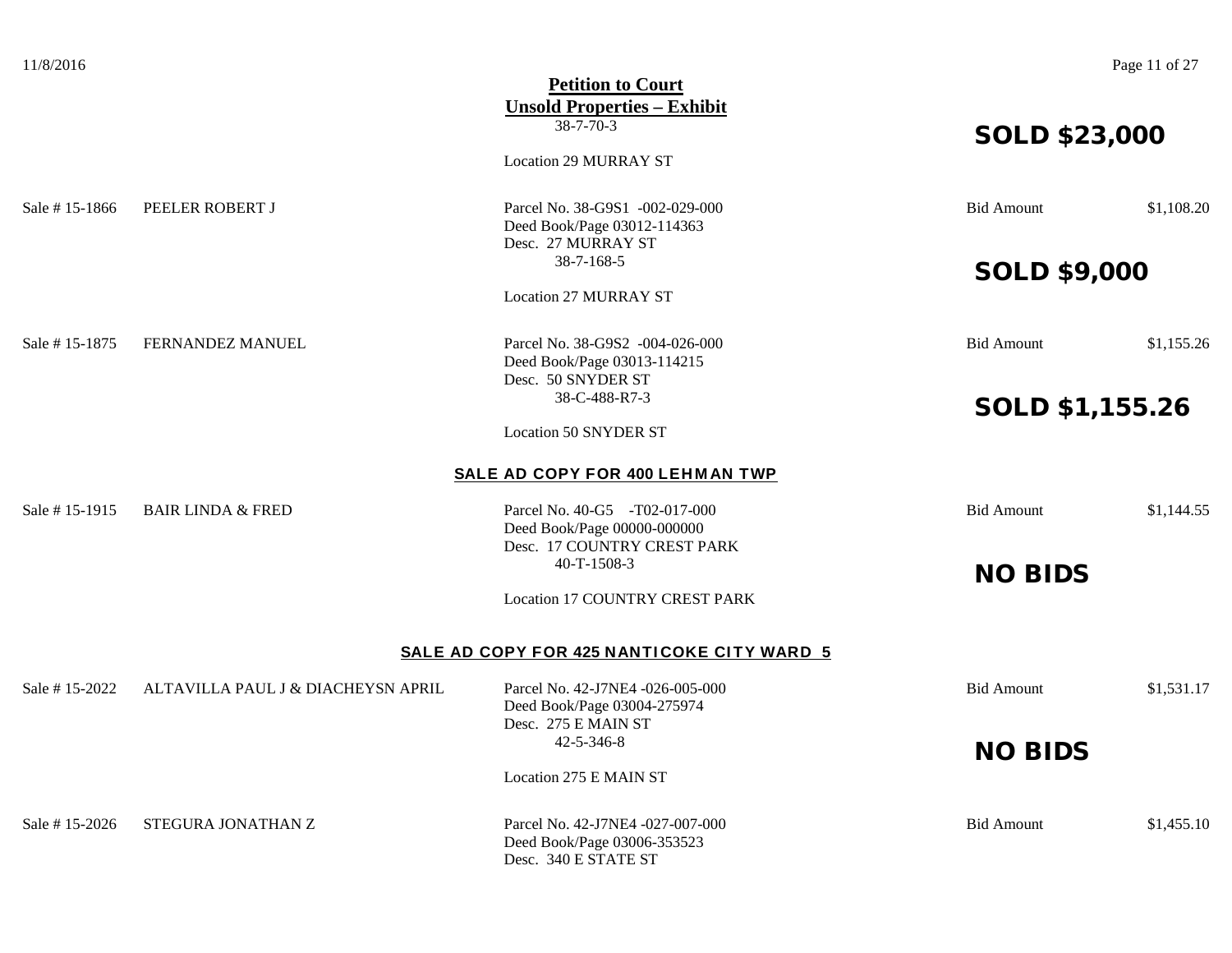11/8/2016 Page 12 of 27 **Petition to Court Unsold Properties – Exhibit** 42-5-499-3 SOLD \$20,000 Location 340 E STATE ST **SALE AD COPY FOR 426 NANTICOKE CITY WARD 6** Sale # 15-2037 HAVENS GAMBILL MARIE DIANE Parcel No. 42-J7SE1 -031-025-000 Bid Amount \$1,488.73 Deed Book/Page 02453-000262 Desc. 126 E NOBLE ST 42-6-197-3 SOLD \$1,488.73 Location 126 E NOBLE ST **SALE AD COPY FOR 429 NANTICOKE CITY WARD 9** Sale # 15-2077 SOBLE ASSCO Parcel No. 42-J7SE2 -006-008-000 Bid Amount \$1,385.49 Deed Book/Page 02467-000065 Desc. -399 E GROVE ST 42-9-179-5 SOLD \$3,500 Location 397 E GROVE ST **SALE AD COPY FOR 42D NANTICOKE CITY WARD 13** Sale # 15-2132 KOGOY BRENDA Parcel No. 42-J7SE1 -013-006-000 Bid Amount \$1,221.66 Deed Book/Page 03009-071450 Desc. 25 REAR E GRAND ST 42-13-98-3-D2-6 SOLD \$6,000 Location 25 REAR E GRAND ST **SALE AD COPY FOR 461 NEWPORT TWP WARD 1** Sale # 15-2209 PLEWS LINDA LEE Parcel No. 46-K7S2 -005-005-000 Bid Amount \$1,557.21 Deed Book/Page 03012-226675 Desc. 107 E KIRMAR AVE 46-1-122-6 SOLD \$23,000 Location 107 E KIRMAR AVE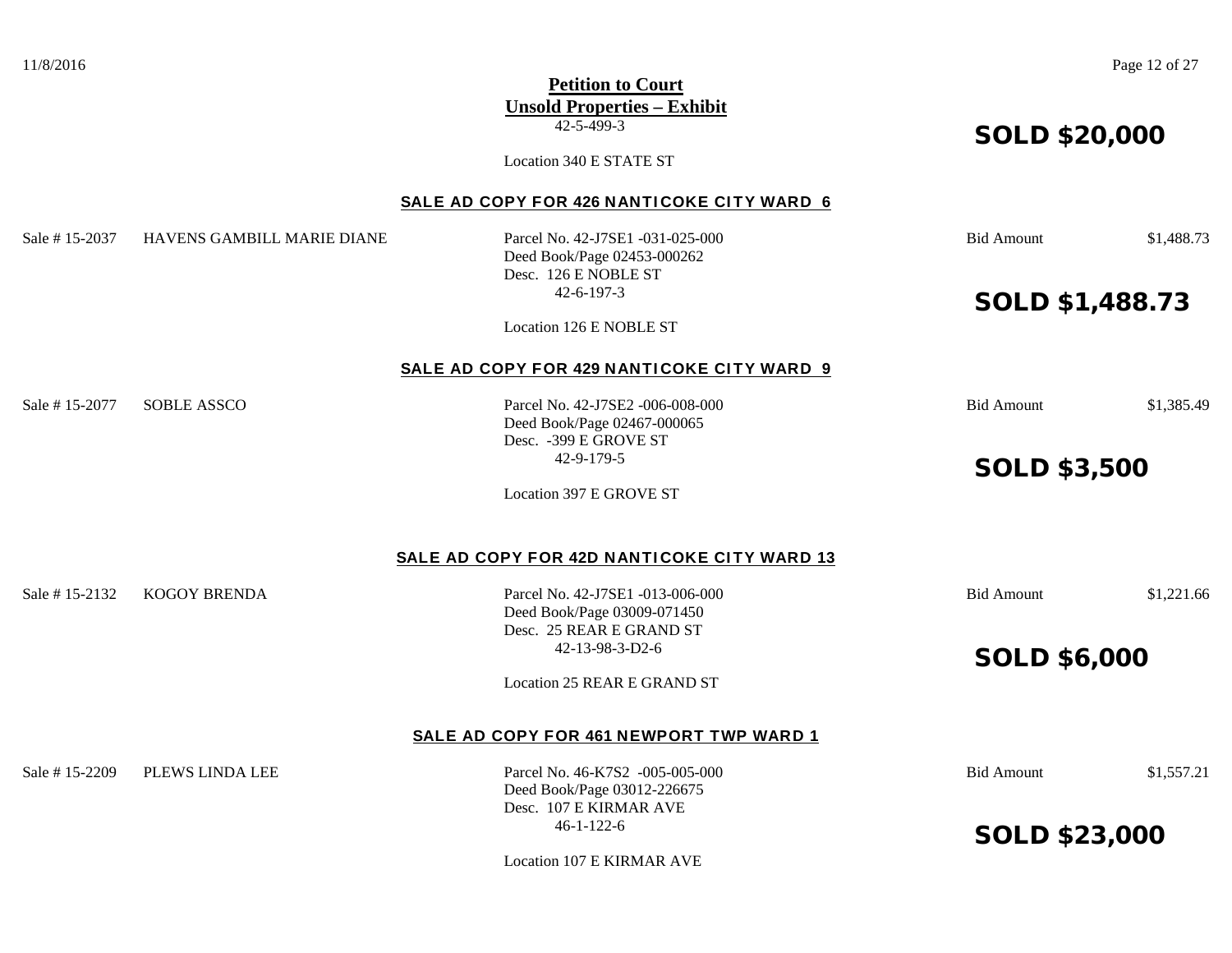|                |                                  | <b>Petition to Court</b>                                                                                                                                            |                     |            |
|----------------|----------------------------------|---------------------------------------------------------------------------------------------------------------------------------------------------------------------|---------------------|------------|
| Sale #14-4441  | WARDECKI DAVID ALAN & SUSAN LYNN | <b>Unsold Properties - Exhibit</b><br>Parcel No. 46-K7S2-004-01A-000<br>Deed Book/Page 02647-001124<br>Desc. 61 REAR E KIRMAR AVE<br>$46 - 1 - 21 - 7 - 1 - D1 - 3$ | <b>Bid Amount</b>   | \$2,744.20 |
|                |                                  |                                                                                                                                                                     | <b>SOLD \$5,000</b> |            |
|                |                                  | Location 61 REAR KIRMAR AVE                                                                                                                                         |                     |            |
|                |                                  | SALE AD COPY FOR 462 NEWPORT TWP WARD 2                                                                                                                             |                     |            |
| Sale #11-1809  | <b>COOPER MICHAEL</b>            | Parcel No. 46-K6S2-001-029-000<br>Deed Book/Page 01989-000014<br>Desc. 30 ARCH ST                                                                                   | <b>Bid Amount</b>   | \$3,400.91 |
|                |                                  | 46-2-299-3                                                                                                                                                          | <b>SOLD \$6,000</b> |            |
|                |                                  | Location 30 ARCH ST.                                                                                                                                                |                     |            |
| Sale #15-2242  | STAVETSKI LEONARD                | Parcel No. 46-K6S1 -023-001-000<br>Deed Book/Page 03007-112063<br>Desc. 85 RAILROAD ST                                                                              | <b>Bid Amount</b>   | \$1,749.28 |
|                |                                  | $46 - 2 - 59 - 7$                                                                                                                                                   | <b>SOLD \$9,000</b> |            |
|                |                                  | <b>Location 85 RAILROAD ST</b>                                                                                                                                      |                     |            |
| Sale #15-2256  | MILLER ALFRED R & EDNA L         | Parcel No. 46-K6S2 -008-008-000<br>Deed Book/Page 03004-141618<br>Desc. 164 E MAIN ST                                                                               | <b>Bid Amount</b>   | \$1,453.68 |
|                |                                  | 46-2-643-D2-10                                                                                                                                                      | <b>NO BIDS</b>      |            |
|                |                                  | Location 164 E MAIN ST                                                                                                                                              |                     |            |
| Sale #15-2259  | MILLER ALFRED R & EDNA L         | Parcel No. 46-K6S2 -008-26A-000<br>Deed Book/Page 03004-141618<br>Desc. ENGLE ST                                                                                    | <b>Bid Amount</b>   | \$1,149.01 |
|                |                                  | 46-C-14-D1-1-R2-D4                                                                                                                                                  | <b>NO BIDS</b>      |            |
|                |                                  | <b>Location ENGLE ST</b>                                                                                                                                            |                     |            |
|                |                                  | SALE AD COPY FOR 470 NUANGOLA BORO                                                                                                                                  |                     |            |
| Sale # 14-2538 | WELTER, JOSEPH C. & GEORGINE     | Parcel No. 47-L8S6-002-013-000<br>Deed Book/Page 01946-000720                                                                                                       | <b>Bid Amount</b>   | \$2,375.00 |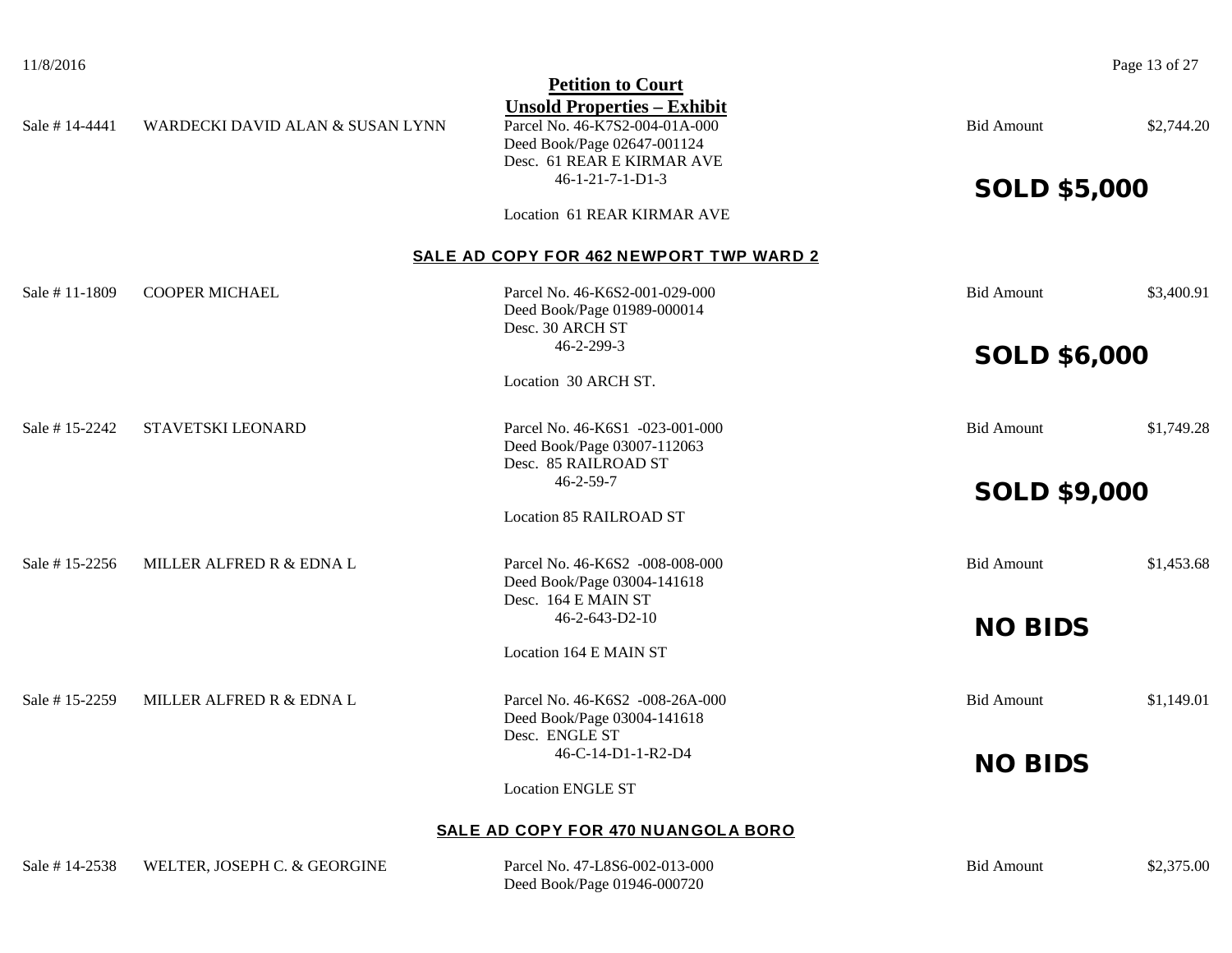11/8/2016 **Page 14 of 27 Petition to Court Unsold Properties – Exhibit** Desc. 5218 NUANGOLA RD 47-218-4<br> **SOLD \$2,375** Location 5218 NUANGOLA RD **SALE AD COPY FOR 481 PLYMOUTH BORO WARD 1** Sale # 14-2540 KOBLISH STELTSMAN AND FRANCES Parcel No. 48-H8SE2-005-017-000 Bid Amount \$2,040.16 Deed Book/Page 01819-000727 Desc. 200-202 GOULD ST 48-1-157-3 **SOLD \$13,000** Location 200-202 GOULD ST Sale # 15-2283 MCCARVILLE ROGER Parcel No. 48-H8SE2 -005-010-000 Bid Amount \$1,118.89 Deed Book/Page 03013-022408 Desc. .047AC 48-1-158-7 **NO BIDS** Location 319 SHONK ST Sale # 15-2284 CHARLES LEROY A Parcel No. 48-H8SE2 -006-022-000 Bid Amount \$1,129.73 Deed Book/Page 03011-177639 Desc. 48 PIERCE ST 48-1-115-8 **NO BIDS** Location 48 PIERCE ST **SALE AD COPY FOR 486 PLYMOUTH BORO WARD 6** Sale # 15-2352 FRANKLIN TROY Parcel No. 48-H8SE4 -019-017-000 Bid Amount \$1,107.99 Deed Book/Page 03011-204220 Desc. 123 REAR ACADEMY ST 48-6-252-D1-3 CONTINUED TO APRIL 2017 Location 123 REAR ACADEMY ST **SALE AD COPY FOR 487 PLYMOUTH BORO WARD 7**

Sale # 15-2381 SORBELLI PAUL & BONNIE Parcel No. 48-I8NW2 -019-020-000 Bid Amount \$1,018.59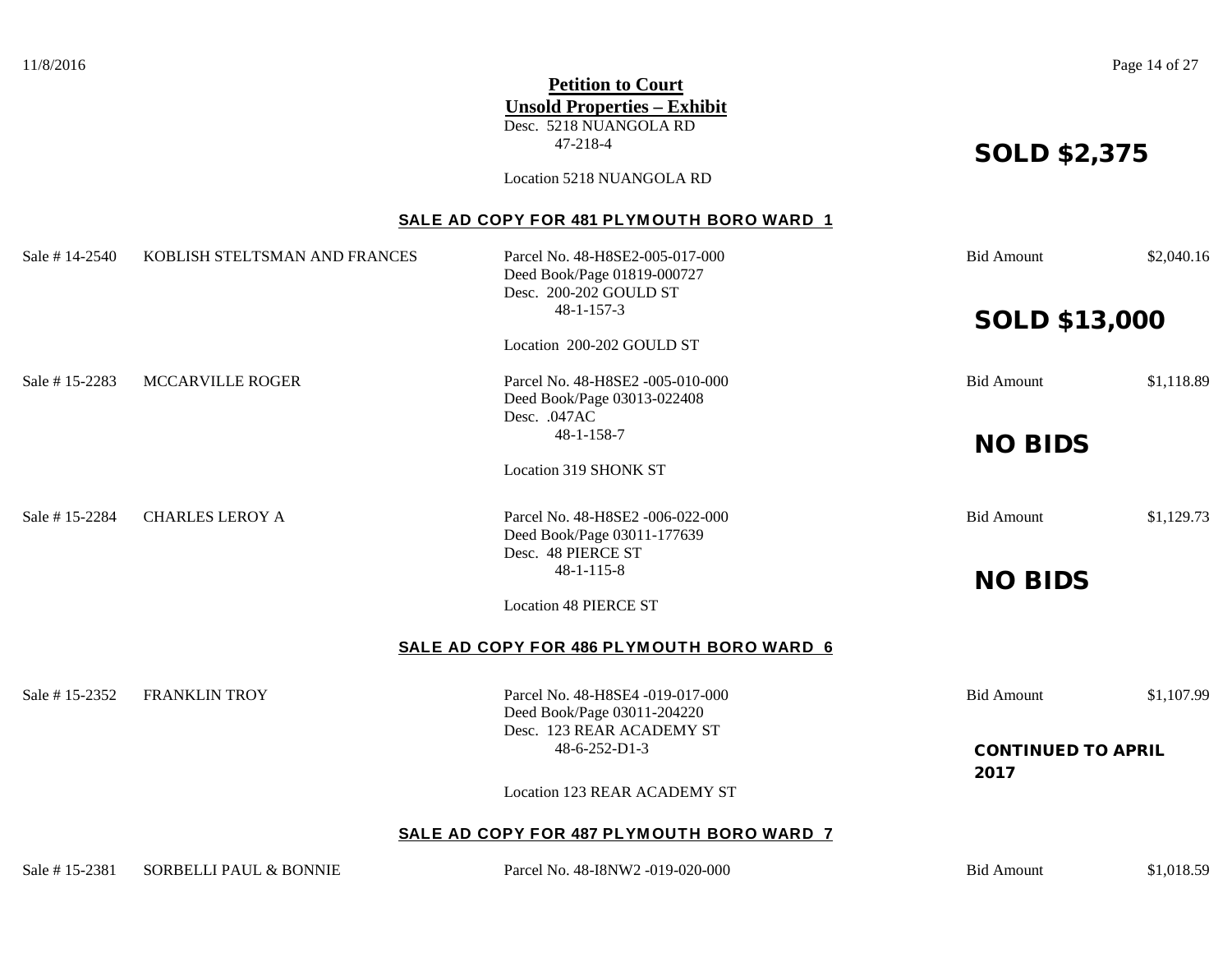Deed Book/Page 03003-081563 Desc. 24 TEMPLETON LN 48-7-129-4 **SOLD \$4,000** 

Location 24 TEMPLETON LN

#### **SALE AD COPY FOR 488 PLYMOUTH BORO WARD 8**

Sale # 15-2383 PATTON FRANCES Parcel No. 48-I8NW2 -008-029-000 Bid Amount \$1,257.49

Deed Book/Page 03002-177083 Desc. 116 R FLAT RD

48-8-258-4<br> **SOLD \$1,257.49** 

Location 116 R FLAT RD

#### **SALE AD COPY FOR 48C PLYMOUTH BORO WARD 12**

Sale # 15-2418 DEER GEORGE Parcel No. 48-H8SW3 -017-017-000 Bid Amount \$1,072.82

Deed Book/Page 03013-132298 Desc. 475 SECOND ST

Location 475 SECOND ST

#### SALE AD COPY FOR 502 PLAINS TWP WARD 2

Sale # 15-2532 CEDRONE ALICE & ANNINO Parcel No. 50-G10SE1-001-003-000 Bid Amount \$1,514.27

Deed Book/Page 02549-001182 Desc. -76 1/2 S MAIN ST

Location 76 S MAIN ST

#### **SALE AD COPY FOR 503 PLAINS TWP WARD 3**

Sale # 15-2539 BURGIO JOSEPH ETAL Parcel No. 50-G10 -00A-12A-000 Bid Amount \$2,930.42

Deed Book/Page 03001-063634 Desc. E SAYLOR AVE

# 48-12-82-3 SOLD \$5,000

50-2-406-4 SOLD \$30,000

50-C-210-R3-D31-1 SOLD \$60,000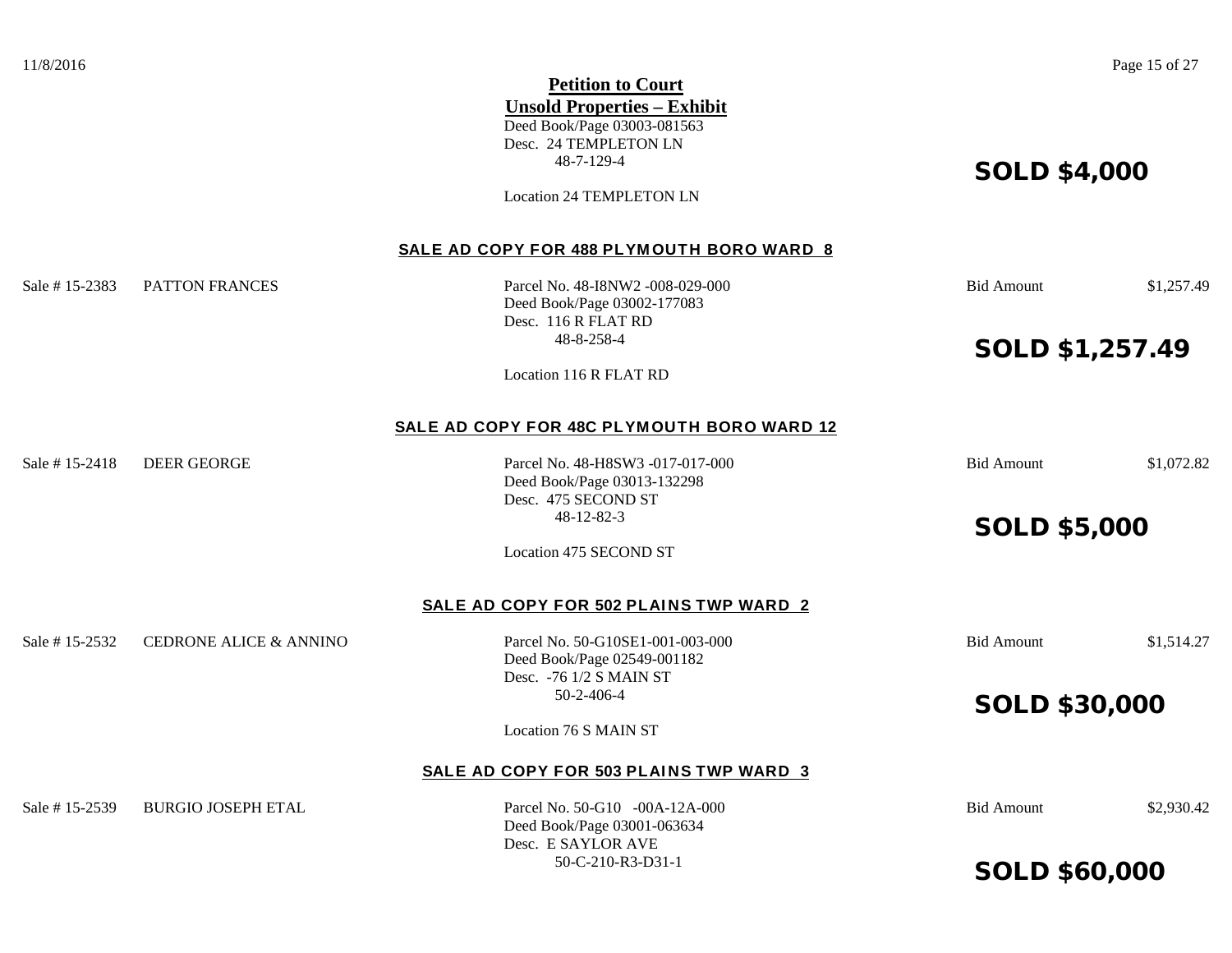| 11/8/2016     |                                  | <b>Petition to Court</b><br><b>Unsold Properties - Exhibit</b><br><b>Location E SAYLOR AVE</b> |                               | Page 16 of 27 |
|---------------|----------------------------------|------------------------------------------------------------------------------------------------|-------------------------------|---------------|
| Sale #15-2540 | SORBELLI PAUL MICHAEL & BONNIE S | Parcel No. 50-G10NE3-001-01J-000<br>Deed Book/Page 03007-267214<br>Desc. 67 COTTON AVE         | <b>Bid Amount</b>             | \$2,021.03    |
|               |                                  | 50-C-210-R3-D25-D1-1                                                                           | <b>SOLD \$50,000</b>          |               |
|               |                                  | Location 67 COTTON AVE                                                                         |                               |               |
|               |                                  | SALE AD COPY FOR 506 PLAINS TWP WARD 6                                                         |                               |               |
| Sale #15-2561 | WITKOWSKI VINCENT                | Parcel No. 50-G10NE4-007-005-000<br>Deed Book/Page 01697-000082<br>Desc. 74 HENRY ST           | <b>Bid Amount</b>             | \$1,411.79    |
|               |                                  | $50 - 6 - 162 - 1$                                                                             | <b>SOLD \$1,411.79</b>        |               |
|               |                                  | <b>Location 74 HENRY ST</b>                                                                    |                               |               |
|               |                                  | SALE AD COPY FOR 508 PLAINS TWP WARD 8                                                         |                               |               |
| Sale #15-2578 | <b>KELLY MICHAEL</b>             | Parcel No. 50-G11S3 -002-008-000<br>Deed Book/Page 02524-000585<br>Desc. 16 RIDGEWOOD RD       | <b>Bid Amount</b>             | \$1,585.49    |
|               |                                  | 50-C-1-R8-D9-2                                                                                 | <b>REMOVED - PAID IN FULL</b> |               |
|               |                                  | Location 16 RIDGEWOOD RD                                                                       |                               |               |
|               |                                  | <b>SALE AD COPY FOR 50A PLAINS TWP WARD 10</b>                                                 |                               |               |
| Sale #15-2594 | THOMPSON GEORGE & PAULINE        | Parcel No. 50-G10SE2-006-19A-000<br>Deed Book/Page 01739-000890<br>Desc. .091AC                | <b>Bid Amount</b>             | \$1,173.26    |
|               |                                  | 50-C-73-2-R10-1                                                                                | <b>NO BIDS</b>                |               |
|               |                                  | <b>Location REAR 12 CENTER ST</b>                                                              |                               |               |
| Sale #15-2607 | <b>DAVIS DAVID &amp; CAROL</b>   | Parcel No. 50-G11 -T02-320-000<br>Deed Book/Page 00000-000000<br>Desc. PAD 320                 | <b>Bid Amount</b>             | \$1,277.68    |
|               |                                  | 50-10-T320                                                                                     | <b>NO BIDS</b>                |               |
|               |                                  | Location 320 E MOUNTAIN RIDGE MHP                                                              |                               |               |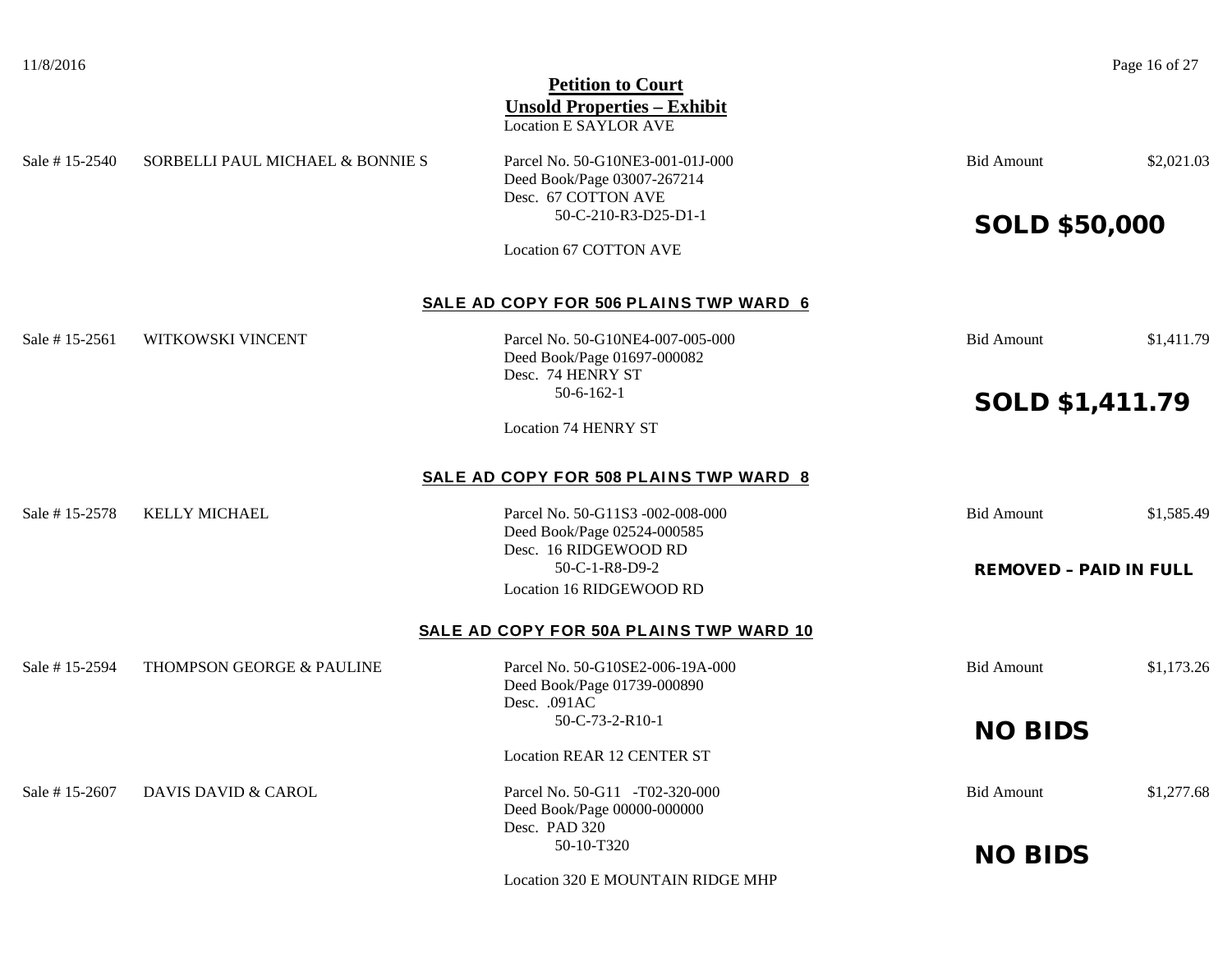11/8/2016 **Page 17 of 27** 

## **Petition to Court Unsold Properties – Exhibit**

## **SALE AD COPY FOR 510 PITTSTON TWP**

| Sale #15-2637 | <b>ITALIAN EDUCATIONAL CIRCLE</b> | Parcel No. 51-E11S4 -004-05A-000<br>Deed Book/Page 00766-000085<br>Desc. 3 MCTIGHE ST | <b>Bid Amount</b>      | \$1,315.42 |
|---------------|-----------------------------------|---------------------------------------------------------------------------------------|------------------------|------------|
|               |                                   | 51-290                                                                                | <b>SOLD \$1,315.42</b> |            |
|               |                                   | <b>Location 3 MCTIGHE ST</b>                                                          |                        |            |
|               |                                   | SALE AD COPY FOR 520 PRINGLE BORO                                                     |                        |            |
| Sale #15-2685 | <b>SIMONSON PAUL</b>              | Parcel No. 52-G9S1 -010-016-000<br>Deed Book/Page 03012-047141<br>Desc. 8 KEMP ST     | <b>Bid Amount</b>      | \$1,184.26 |
|               |                                   | $52 - 105 - 1$                                                                        | <b>NO BIDS</b>         |            |
|               |                                   | <b>Location 8 KEMP ST</b>                                                             |                        |            |
| Sale #15-2686 | <b>SIMONSON PAUL</b>              | Parcel No. 52-G9S1 -011-006-000<br>Deed Book/Page 03012-047179<br>Desc. 9 KEMP ST     | <b>Bid Amount</b>      | \$1,133.36 |
|               |                                   | 52-248-5                                                                              | <b>NO BIDS</b>         |            |
|               |                                   | <b>Location 9 KEMP ST</b>                                                             |                        |            |
| Sale #15-2687 | <b>SIMONSON PAUL</b>              | Parcel No. 52-G9S1 -011-007-000<br>Deed Book/Page 03012-039268<br>Desc. 7 KEMP ST     | <b>Bid Amount</b>      | \$1,173.31 |
|               |                                   | $52 - 103 - 3$                                                                        | <b>NO BIDS</b>         |            |
|               |                                   | <b>Location 7 KEMP ST</b>                                                             |                        |            |
|               |                                   | SALE AD COPY FOR 550 SALEM TWP                                                        |                        |            |
| Sale #15-2838 | KISHBAUGH TODD M                  | Parcel No. 55-P4 -00A-029-000<br>Deed Book/Page 02678-000814<br>Desc. 248 MAIN ST     | <b>Bid Amount</b>      | \$1,291.02 |
|               |                                   | 55-660-5                                                                              | <b>SOLD \$1,291.02</b> |            |
|               |                                   | Location 248 MAIN ST                                                                  |                        |            |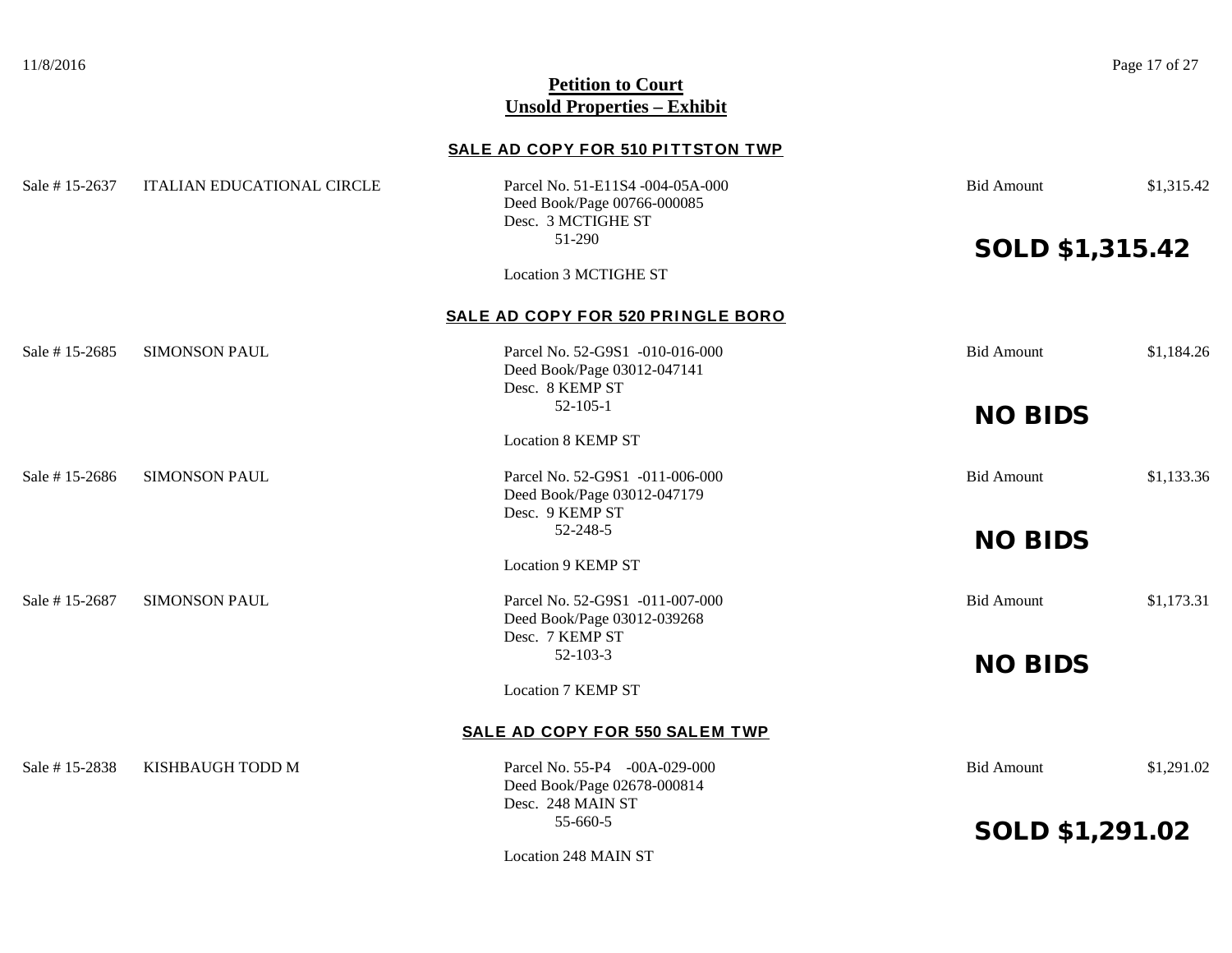## **Petition to Court Unsold Properties – Exhibit SALE AD COPY FOR 620 WARRIOR RUN BORO**

Sale # 15-3025 PALAGHIA CONSTANTIN Parcel No. 62-J8SE4 -003-015-000 Bid Amount \$1,411.67 Deed Book/Page 03006-137671 Desc. 525 FRONT ST 62-146-6 CONTINUED TO APRIL 2017 Location 525 FRONT ST **SALE AD COPY FOR 633 WEST HAZLETON WARD 3** Sale # 15-3086 HARASCHAK RICHARD J & GERMAINE M Parcel No. 63-T7SE2 -028-018-000 Bid Amount \$1,384.05 Deed Book/Page 02686-001117 Desc. 115 WEBSTER ST 63-3-302-4 SOLD \$9,000 Location 115 WEBSTER ST **SALE AD COPY FOR 660 WEST WYOMING BORO** Sale # 15-3199 NIKOLOFF GEORGI JR Parcel No. 66-E10SE2-004-17A-000 Bid Amount \$1,105.62 Deed Book/Page 03010-001998 Desc. 3 BRIDGE ST 66-521-2 CONTINUED TO APRIL 2017 Location BRIDGE ST **SALE AD COPY FOR 671 WYOMING BORO WARD 1** Sale # 15-3207 JONES CHRISTOPHER E & SHIRLEY A Parcel No. 67-E10SE2-001-028-000 Bid Amount \$1,424.99 Deed Book/Page 03003-336645 Desc. -89 WYOMING AVE 67-1-343-7 SOLD \$6,000 Location 87 WYOMING AVE **SALE AD COPY FOR 712 HAZLETON CITY WARD 2**

Sale # 15-3344 GARCIA AGRIPINA Parcel No. 71-T8SW31-008-014-000 Bid Amount \$1,197.92

Deed Book/Page 03011-080944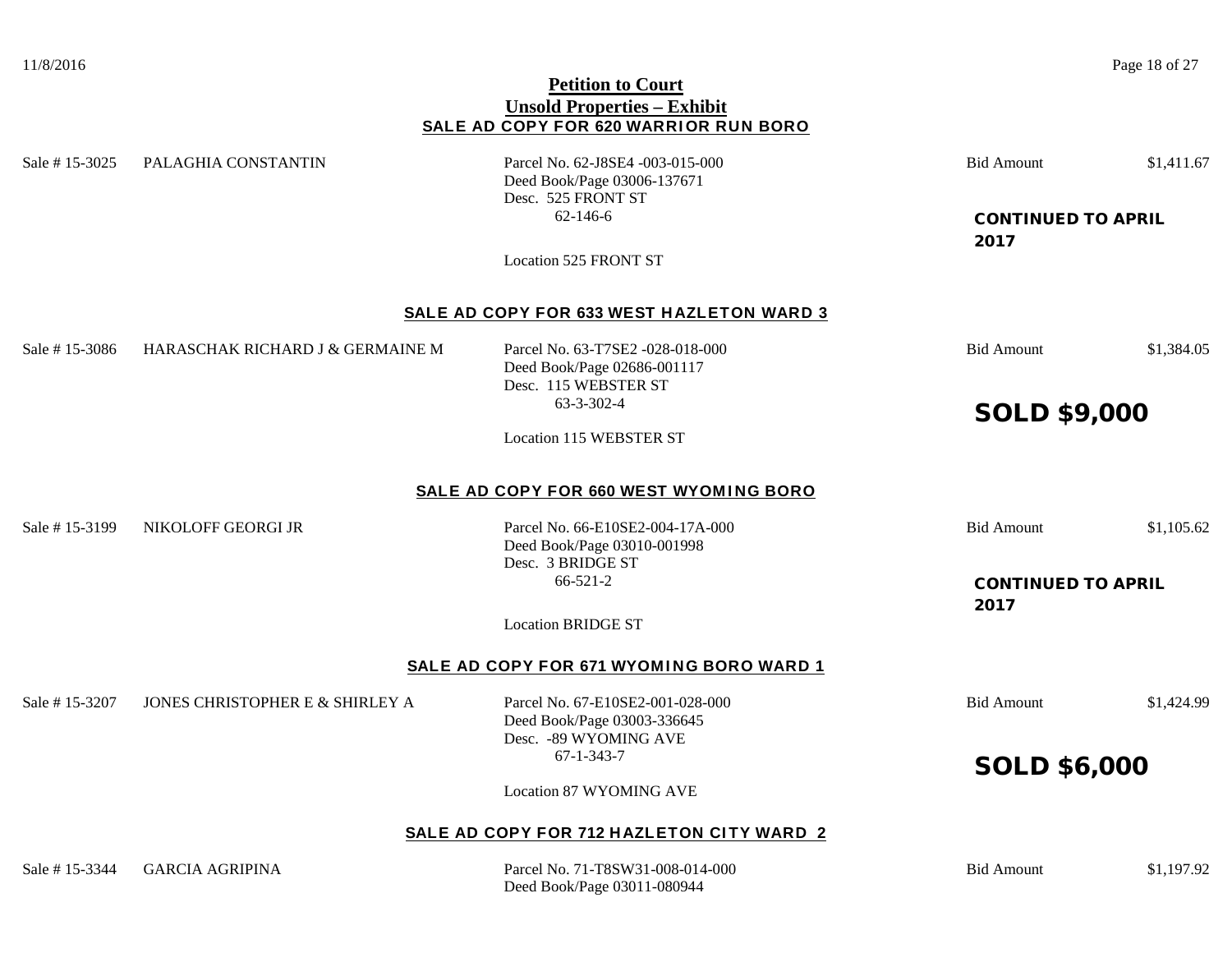|                |                               | <b>Petition to Court</b>                  |                      |            |
|----------------|-------------------------------|-------------------------------------------|----------------------|------------|
|                |                               | <b>Unsold Properties - Exhibit</b>        |                      |            |
|                |                               | Desc. - EAST CHESTNUT ST                  |                      |            |
|                |                               | $71 - 2 - 13 - 6$                         | <b>SOLD \$13,000</b> |            |
|                |                               | <b>Location S CEDAR ST</b>                |                      |            |
|                |                               | SALE AD COPY FOR 713 HAZLETON CITY WARD 3 |                      |            |
| Sale # 15-3368 | HUNSICKER WARREN K & BRENDA D | Parcel No. 71-T8SW33-011-07A-000          | <b>Bid Amount</b>    | \$1,351.20 |
|                |                               | Deed Book/Page 03010-122431               |                      |            |
|                |                               | Desc. - 439 E CHESTNUT ST                 |                      |            |
|                |                               | $71-3-4-D1-2$                             | <b>SOLD \$25,000</b> |            |
|                |                               | Location 435 E CHESTNUT ST                |                      |            |
|                |                               | SALE AD COPY FOR 714 HAZLETON CITY WARD 4 |                      |            |
| Sale # 15-3389 | <b>MILLER HOWARD F</b>        | Parcel No. 71-T8SW34-017-07C-000          | <b>Bid Amount</b>    | \$1,373.98 |
|                |                               | Deed Book/Page 03005-047645               |                      |            |
|                |                               | Desc. 158 S CEDAR ST                      |                      |            |
|                |                               | 71-4-49-D1-3                              | <b>SOLD \$17,000</b> |            |
|                |                               | Location 158 S CEDAR ST                   |                      |            |
|                |                               | SALE AD COPY FOR 715 HAZLETON CITY WARD 5 |                      |            |
| Sale # 15-3411 | <b>SAROSKY JASON J</b>        | Parcel No. 71-T8SW43-021-004-000          | <b>Bid Amount</b>    | \$1,161.71 |
|                |                               | Deed Book/Page 02686-000154               |                      |            |
|                |                               | Desc. 224 W ELM ST                        |                      |            |
|                |                               | 71-5-119-D2-2                             | <b>SOLD \$13,000</b> |            |
|                |                               | Location 224 W ELM ST                     |                      |            |
| Sale # 15-3431 | <b>KRAUSE ELEANOR</b>         | Parcel No. 71-U8NW44-001-030-000          | <b>Bid Amount</b>    | \$1,510.97 |
|                |                               | Deed Book/Page 02633-000133               |                      |            |
|                |                               | Desc. 30 DAVID RD                         |                      |            |
|                |                               | 71-C-5-13-1-D1-3-D54                      | <b>SOLD \$13,000</b> |            |
|                |                               | Location 30 DAVID RD                      |                      |            |
|                |                               | SALE AD COPY FOR 718 HAZLETON CITY WARD 8 |                      |            |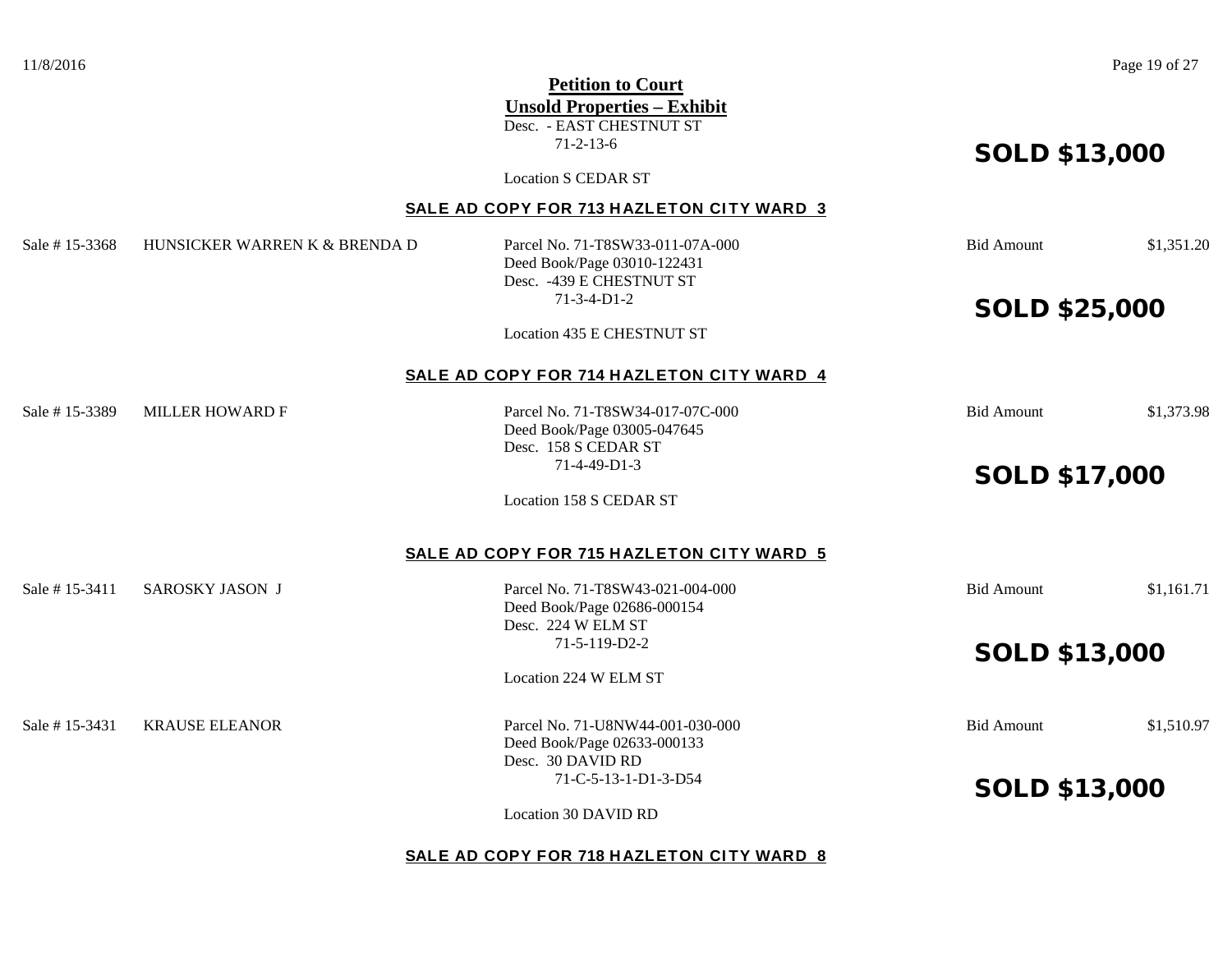|               |                                    | <b>Petition to Court</b>                                        |                      |            |
|---------------|------------------------------------|-----------------------------------------------------------------|----------------------|------------|
|               |                                    | <b>Unsold Properties - Exhibit</b>                              |                      |            |
| Sale #15-3478 | REINHARDT LOUIS                    | Parcel No. 71-T8SW14-005-05A-000                                | <b>Bid Amount</b>    | \$1,332.77 |
|               |                                    | Deed Book/Page 03012-123317                                     |                      |            |
|               |                                    | Desc. 436 W GREEN ST<br>71-8-180-3-D1-3                         |                      |            |
|               |                                    |                                                                 | <b>SOLD \$14,000</b> |            |
|               |                                    | Location 436 W GREEN ST                                         |                      |            |
| Sale #15-3480 | <b>BRYAN ELEANOR &amp; WILLIAM</b> | Parcel No. 71-T8SW14-007-009-000                                | <b>Bid Amount</b>    | \$1,176.96 |
|               |                                    | Deed Book/Page 03007-258959                                     |                      |            |
|               |                                    | Desc. 458 W BROAD ST                                            |                      |            |
|               |                                    | 71-8-395-1-D1-4                                                 | <b>SOLD \$10,000</b> |            |
|               |                                    | Location 458 W BROAD ST                                         |                      |            |
| Sale #15-3482 | <b>ECHEVARRIA NELDY</b>            | Parcel No. 71-T8SW14-007-05A-000                                | <b>Bid Amount</b>    | \$1,154.03 |
|               |                                    | Deed Book/Page 02303-000290                                     |                      |            |
|               |                                    | Desc. 469 W MINE ST                                             |                      |            |
|               |                                    | 71-8-107-1-D2-D1-2                                              | <b>SOLD \$11,000</b> |            |
|               |                                    | Location 469 W MINE ST                                          |                      |            |
|               |                                    | SALE AD COPY FOR 719 HAZLETON CITY WARD 9                       |                      |            |
| Sale #15-3509 | <b>CASTILLO SERGIO</b>             | Parcel No. 71-T8SW21-008-007-000                                | <b>Bid Amount</b>    | \$1,433.88 |
|               |                                    | Deed Book/Page 03006-245909                                     |                      |            |
|               |                                    | Desc. 117 W HOLLY ST                                            |                      |            |
|               |                                    | 71-9-122-4                                                      | <b>SOLD \$29,000</b> |            |
|               |                                    | Location 117 W HOLLY ST                                         |                      |            |
|               |                                    | SALE AD COPY FOR 71C HAZLETON CITY WARD 12                      |                      |            |
| Sale #15-3614 | PEREZ MOISES A & MARIA             |                                                                 |                      | \$1,495.57 |
|               |                                    | Parcel No. 71-T8NW44-015-007-000<br>Deed Book/Page 03005-251362 | <b>Bid Amount</b>    |            |
|               |                                    | Desc. 731 9TH ST                                                |                      |            |
|               |                                    | 71-12-1-474-1-D2-3                                              |                      |            |
|               |                                    |                                                                 | <b>SOLD \$18,000</b> |            |
|               |                                    | Location 731 9TH ST                                             |                      |            |
| Sale #15-3615 | PEREZ MOISES A                     | Parcel No. 71-T8NW44-015-008-000                                | <b>Bid Amount</b>    | \$1,494.28 |
|               |                                    |                                                                 |                      |            |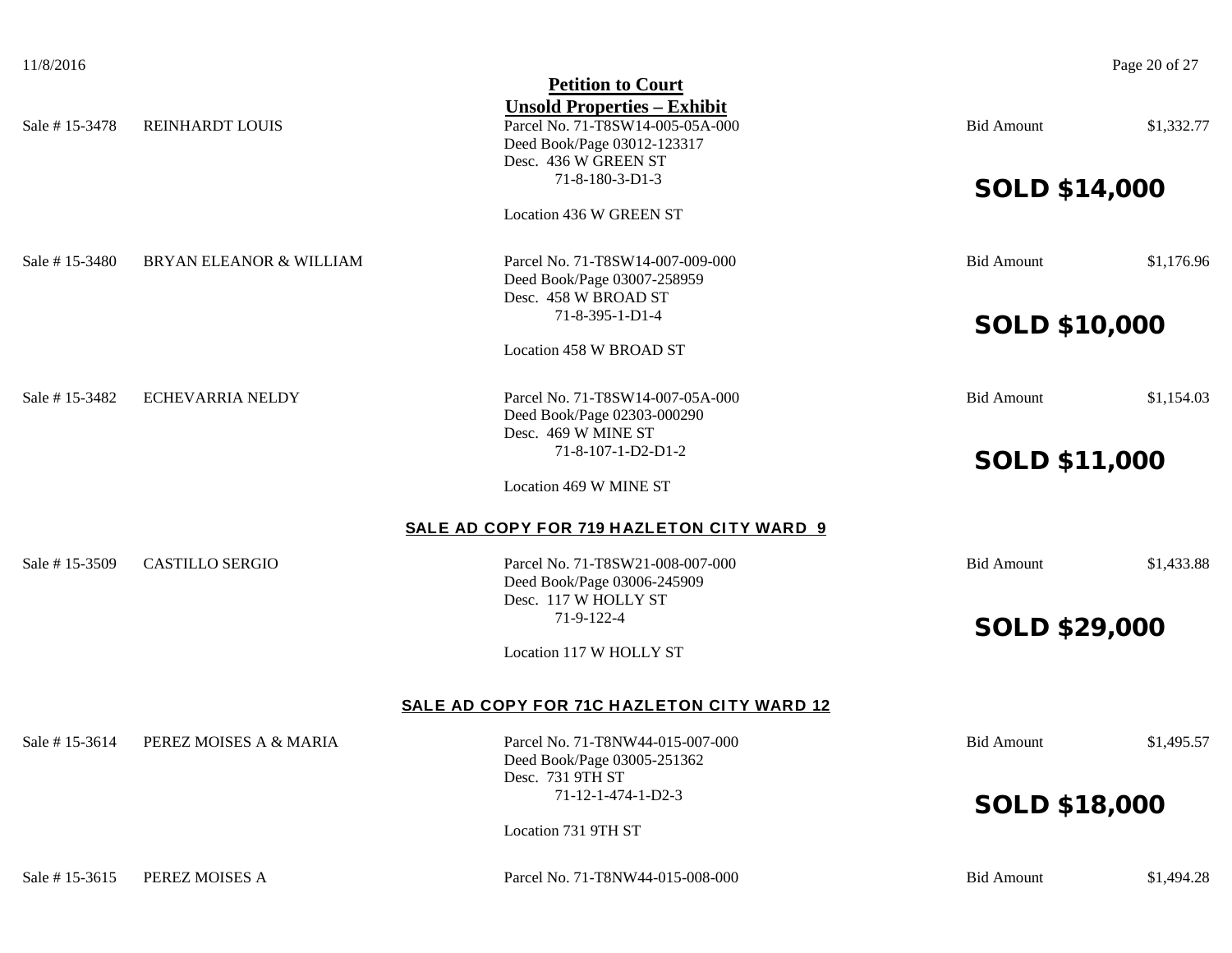|               |                                        | <b>Petition to Court</b>                          |                                   |            |
|---------------|----------------------------------------|---------------------------------------------------|-----------------------------------|------------|
|               |                                        | <b>Unsold Properties - Exhibit</b>                |                                   |            |
|               |                                        | Deed Book/Page 03005-251362<br>Desc. 733 W 9TH ST |                                   |            |
|               |                                        | 71-12-1-474-1-D1-14                               |                                   |            |
|               |                                        |                                                   | <b>SOLD \$9,000</b>               |            |
|               |                                        | Location 733 W 9TH ST                             |                                   |            |
|               |                                        | SALE AD COPY FOR 71E HAZLETON CITY WARD 14        |                                   |            |
| Sale #15-3674 | <b>ORBACH JOHN &amp; IRIS</b>          | Parcel No. 71-T8NE42-003-006-000                  | <b>Bid Amount</b>                 | \$1,173.48 |
|               |                                        | Deed Book/Page 01779-000383                       |                                   |            |
|               |                                        | Desc. THOMPSON ST                                 |                                   |            |
|               |                                        | $71 - 14 - 73 - 1 - D2 - 2$                       | <b>CONTINUED TO APRIL</b><br>2017 |            |
|               |                                        | <b>Location THOMPSON ST</b>                       |                                   |            |
|               |                                        |                                                   |                                   |            |
| Sale #15-3701 | ROBERTS JAMES A 3RD & TERIL            | Parcel No. 71-T8NW33-014-005-000                  | <b>Bid Amount</b>                 | \$1,463.39 |
|               |                                        | Deed Book/Page 02582-000773                       |                                   |            |
|               |                                        | Desc. - 536 ARTHUR ST<br>71-14-387-3              |                                   |            |
|               |                                        |                                                   | <b>SOLD \$19,000</b>              |            |
|               |                                        | <b>Location 534 ARTHUR ST</b>                     |                                   |            |
|               |                                        | SALE AD COPY FOR 722 PITTSTON CITY WARD 2         |                                   |            |
| Sale #15-3754 | LINKO JOSEPH J & ROSANNE               | Parcel No. 72-D11SE3-002-012-000                  | <b>Bid Amount</b>                 | \$1,238.83 |
|               |                                        | Deed Book/Page 02203-000046                       |                                   |            |
|               |                                        | Desc. 118 CORNELIA ST<br>$72 - 2 - 125 - 2$       |                                   |            |
|               |                                        |                                                   | <b>SOLD \$7,000</b>               |            |
|               |                                        | Location 118 CORNELIA ST                          |                                   |            |
| Sale #15-3757 | <b>GRABOSKY ROBERT F &amp; MARILYN</b> | Parcel No. 72-D11SE3-003-005-000                  | <b>Bid Amount</b>                 | \$1,478.67 |
|               |                                        | Deed Book/Page 01601-000573                       |                                   |            |
|               |                                        | Desc. 131 CORNELIA ST<br>$72 - 2 - 65 - 3$        |                                   |            |
|               |                                        |                                                   | <b>SOLD \$17,000</b>              |            |
|               |                                        | Location 131 CORNELIA ST                          |                                   |            |
|               |                                        |                                                   |                                   |            |

## **SALE AD COPY FOR 724 PITTSTON CITY WARD 4**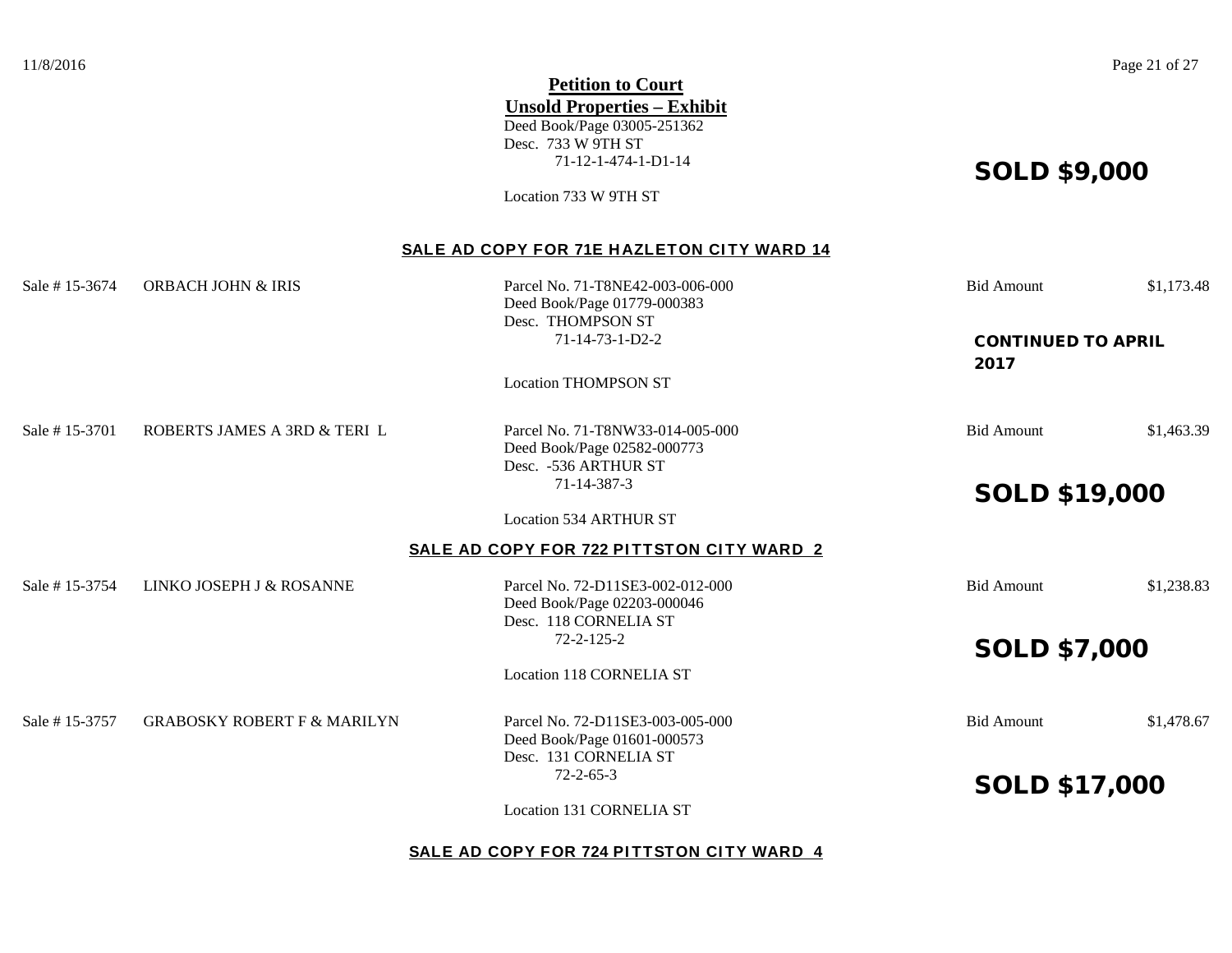| 11/8/2016 |
|-----------|
|-----------|

|                |                                      | <b>Petition to Court</b>                                                                                                                          |                      |            |
|----------------|--------------------------------------|---------------------------------------------------------------------------------------------------------------------------------------------------|----------------------|------------|
| Sale #15-3779  | 185 NORTH MAIN LLC                   | <b>Unsold Properties - Exhibit</b><br>Parcel No. 72-E11NE2-022-036-000<br>Deed Book/Page 03012-181963<br>Desc. 185 N MAIN ST<br>$72 - 4 - 21 - 7$ | <b>Bid Amount</b>    | \$1,485.31 |
|                |                                      |                                                                                                                                                   | <b>SOLD \$3,500</b>  |            |
|                |                                      | Location 185 N MAIN ST                                                                                                                            |                      |            |
| Sale #15-3780  | MCNULTY MARY M                       | Parcel No. 72-E11NE2-023-011-000<br>Deed Book/Page 02160-000350<br>Desc. - 47 PARSONAGE ST                                                        | <b>Bid Amount</b>    | \$1,423.71 |
|                |                                      | $72 - 4 - 55 - 6$                                                                                                                                 | <b>SOLD \$5,000</b>  |            |
|                |                                      | <b>Location 45 PARSONAGE ST</b>                                                                                                                   |                      |            |
| Sale #15-3781  | <b>BELLES WILLIAM &amp; LOUISE</b>   | Parcel No. 72-E11NE2-023-013-000<br>Deed Book/Page 01744-000358<br>Desc. 6 LYONS LN                                                               | <b>Bid Amount</b>    | \$1,384.49 |
|                |                                      | 72-4-145-2-D1-2                                                                                                                                   | <b>SOLD \$4,000</b>  |            |
|                |                                      | Location 6 LYONS LN                                                                                                                               |                      |            |
|                |                                      | SALE AD COPY FOR 725 PITTSTON CITY WARD 5                                                                                                         |                      |            |
| Sale #15-3795  | <b>BELKO RONALD &amp; MARGARET</b>   | Parcel No. 72-E11NE2-019-010-000<br>Deed Book/Page 02345-000298<br>Desc. 36 WASHINGTON TER                                                        | <b>Bid Amount</b>    | \$1,469.18 |
|                |                                      | 72-5-248-2                                                                                                                                        | <b>SOLD \$13,000</b> |            |
|                |                                      | Location 36 WASHINGTON TER                                                                                                                        |                      |            |
| Sale # 14-4120 | <b>BAYORAS NELLIE</b>                | Parcel No. 72-E11NE2-018-034-000<br>Deed Book/Page 01850-000965<br>Desc. 160 SENECA ST                                                            | <b>Bid Amount</b>    | \$2,133.34 |
|                |                                      | $72 - 5 - 237 - 1$                                                                                                                                | <b>NO BIDS</b>       |            |
|                |                                      | Location 160 SENECA ST                                                                                                                            |                      |            |
|                |                                      | SALE AD COPY FOR 72A PITTSTON CITY WARD 10                                                                                                        |                      |            |
| Sale #15-3858  | <b>COSTANZO JAMES &amp; GEORGINA</b> | Parcel No. 72-E11SE1-010-001-000                                                                                                                  | <b>Bid Amount</b>    | \$1,240.80 |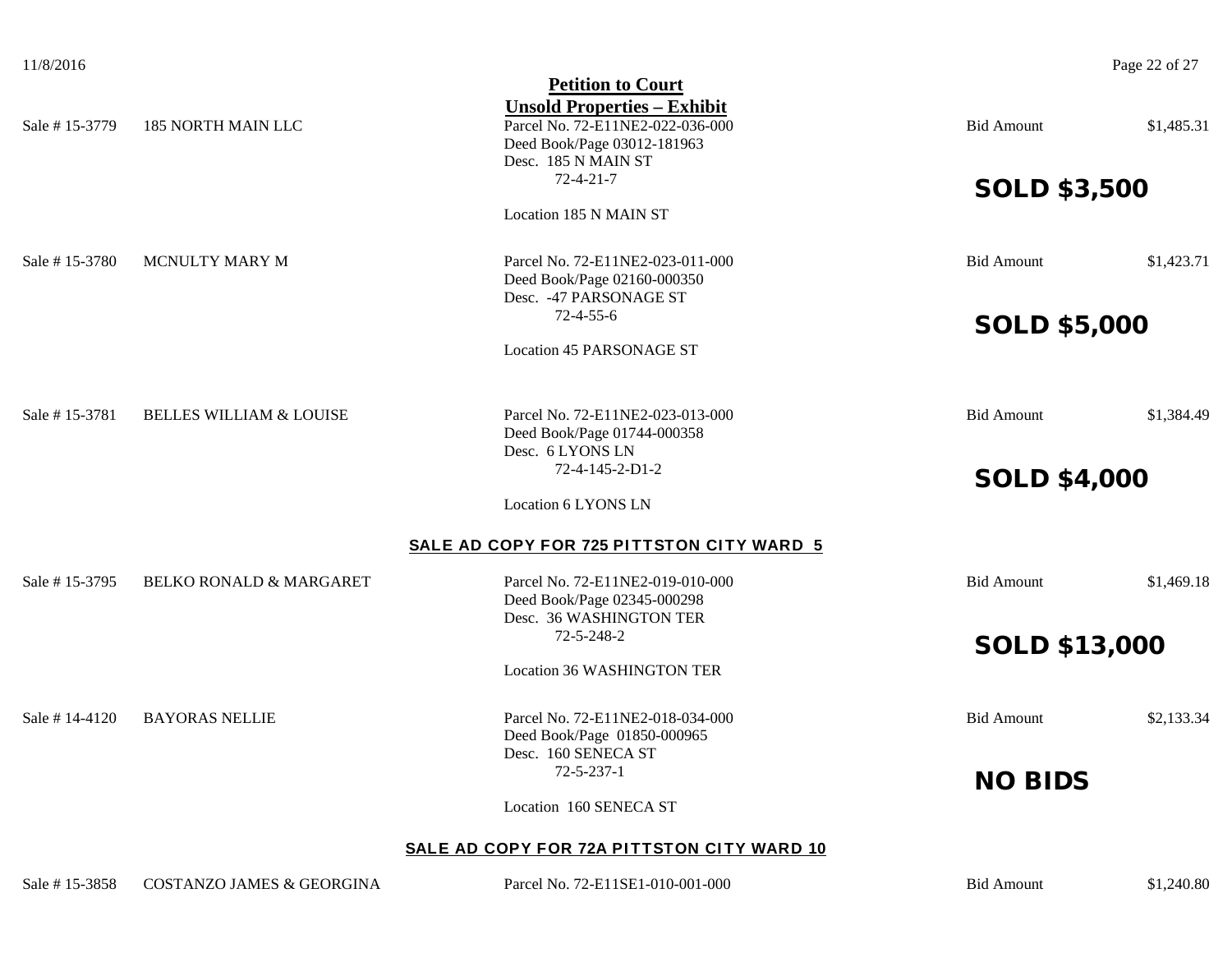|               |                                   | <b>Petition to Court</b>                   |                           |            |
|---------------|-----------------------------------|--------------------------------------------|---------------------------|------------|
|               |                                   | <b>Unsold Properties - Exhibit</b>         |                           |            |
|               |                                   | Deed Book/Page 02597-000200                |                           |            |
|               |                                   | Desc. 136 VINE ST                          |                           |            |
|               |                                   | $72 - 10 - 107 - 1 - D1 - 3$               | <b>CONTINUED TO APRIL</b> |            |
|               |                                   |                                            | 2017                      |            |
|               |                                   | Location 136 VINE ST                       |                           |            |
| Sale #15-3888 | NEW JERSEY PREFERRED SERVICES INC | Parcel No. 72-E11SE2-025-012-000           | <b>Bid Amount</b>         | \$1,542.45 |
|               |                                   | Deed Book/Page 03012-223307                |                           |            |
|               |                                   | Desc. - 121 PINE ST                        |                           |            |
|               |                                   | $72 - 10 - 9 - 3$                          | <b>SOLD \$1,542.45</b>    |            |
|               |                                   | Location 117 PINE ST                       |                           |            |
|               |                                   | SALE AD COPY FOR 72B PITTSTON CITY WARD 11 |                           |            |
| Sale #15-3902 | STEFANSKI GEORGEANNE              | Parcel No. 72-E11SE1-038-008-000           | <b>Bid Amount</b>         | \$1,265.58 |
|               |                                   | Deed Book/Page 02689-000389                |                           |            |
|               |                                   | Desc. 171 JOHNSON ST                       |                           |            |
|               |                                   | 72-11-341-3                                | <b>SOLD \$17,000</b>      |            |
|               |                                   | Location 171 JOHNSON ST                    |                           |            |
|               |                                   | SALE AD COPY FOR 731 WILKES-BARRE WARD 1   |                           |            |
| Sale #15-3919 | <b>GUPKO DAVID</b>                | Parcel No. 73-H10NW1-004-008-000           | <b>Bid Amount</b>         | \$1,424.27 |
|               |                                   | Deed Book/Page 03004-101850                |                           |            |
|               |                                   | Desc. 40 KULP AVE                          |                           |            |
|               |                                   | $73 - 1 - 502 - 3$                         | <b>SOLD \$13,000</b>      |            |
|               |                                   | <b>Location 40 KULP AVE</b>                |                           |            |
|               |                                   |                                            |                           |            |
| Sale #15-3940 | LA COMMERICAL SERVICES LLC        | Parcel No. 73-H10NW4-004-11A-000           | <b>Bid Amount</b>         | \$1,109.66 |
|               |                                   | Deed Book/Page 03013-193215                |                           |            |
|               |                                   | Desc. 454 RR N MAIN ST<br>73-1-709-3-D1-4  |                           |            |
|               |                                   |                                            | <b>NO BIDS</b>            |            |
|               |                                   | Location 454 RR N MAIN ST                  |                           |            |
| Sale #15-3950 | LA COMMERCIAL SERVICES LLC        | Parcel No. 73-H10NW4-026-022-000           | <b>Bid Amount</b>         | \$1,307.63 |
|               |                                   | Deed Book/Page 03013-102689                |                           |            |
|               |                                   | Desc. 272 N MAIN ST                        |                           |            |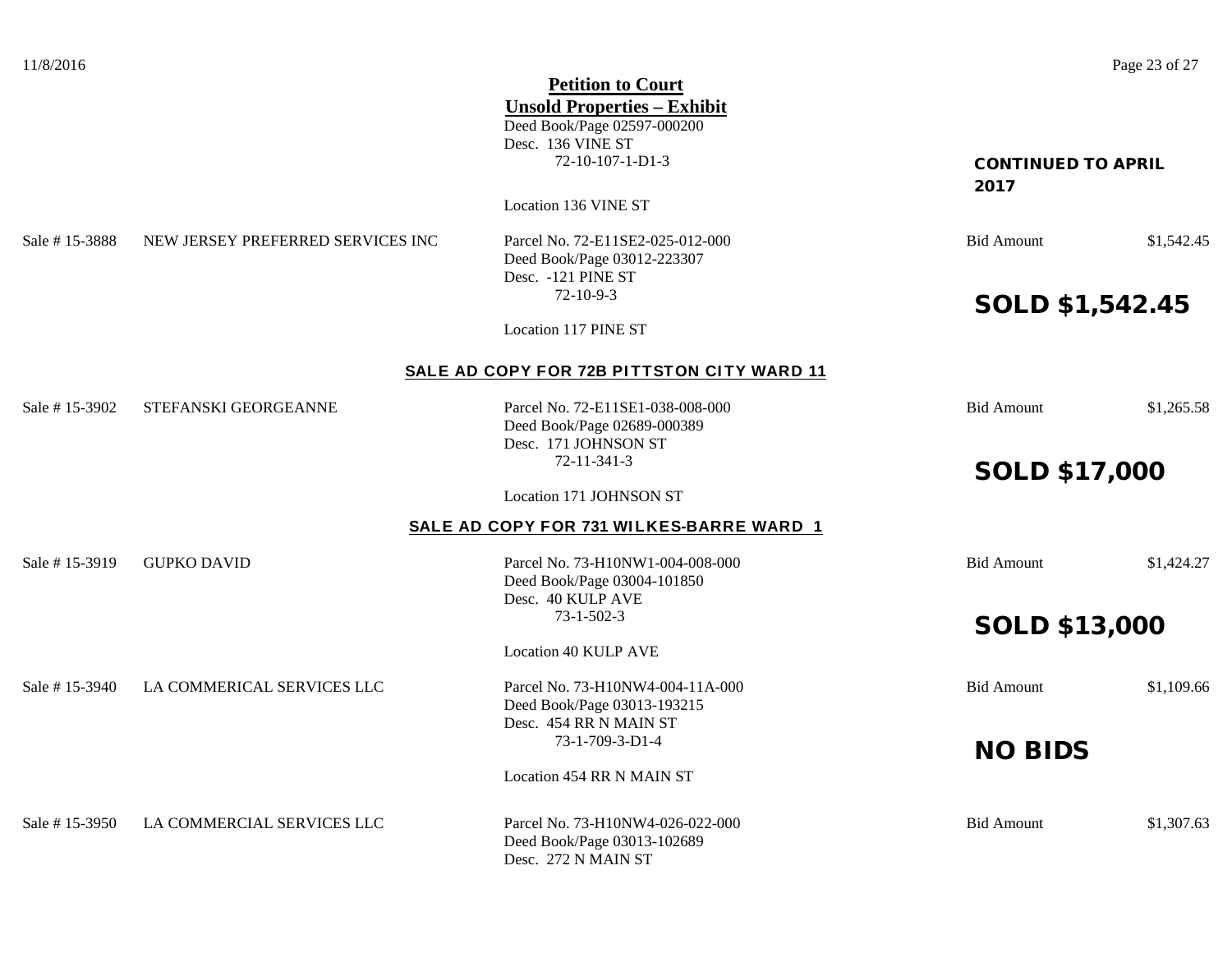| 11/8/2016     |                                 | <b>Petition to Court</b><br><b>Unsold Properties – Exhibit</b>                           |                           | Page 24 of 27 |
|---------------|---------------------------------|------------------------------------------------------------------------------------------|---------------------------|---------------|
|               |                                 | 73-1-354-1-D1-4                                                                          | <b>SOLD \$5,000</b>       |               |
|               |                                 | Location 272 N MAIN ST                                                                   |                           |               |
|               |                                 | SALE AD COPY FOR 732 WILKES-BARRE WARD 2                                                 |                           |               |
| Sale #15-3952 | <b>KUCIRKA JERRY</b>            | Parcel No. 73-H10NW2-010-08A-000<br>Deed Book/Page 01961-000405<br>Desc. .034AC          | <b>Bid Amount</b>         | \$1,096.25    |
|               |                                 | 73-16-2-266-1-D1                                                                         | SOLD \$1,096.25           |               |
|               |                                 | Location 93 BROOKSIDE STREET                                                             |                           |               |
| Sale #15-3967 | CHIRIAC MICHAEL P               | Parcel No. 73-H10SW2-007-001-000<br>Deed Book/Page 03006-326371<br>Desc. 423 SCOTT ST    | <b>Bid Amount</b>         | \$1,617.69    |
|               |                                 | 73-2-620-5                                                                               | <b>CONTINUED TO APRIL</b> |               |
|               |                                 |                                                                                          | 2017                      |               |
|               |                                 | Location 423 SCOTT ST                                                                    |                           |               |
|               | FISHER YVONNE DEETS             | Parcel No. 73-H10SW2-020-016-000                                                         | <b>Bid Amount</b>         | \$1,440.63    |
| Sale #15-3992 |                                 | Deed Book/Page 03012-111601                                                              |                           |               |
|               |                                 | Desc. 82 CHAPEL ST<br>73-2-624-3                                                         |                           |               |
|               |                                 |                                                                                          | <b>SOLD \$15,000</b>      |               |
|               |                                 | <b>Location 82 CHAPEL ST</b>                                                             |                           |               |
|               |                                 | SALE AD COPY FOR 733 WILKES-BARRE WARD 3                                                 |                           |               |
| Sale #15-4016 | <b>PAVONE RALPH &amp; TRACY</b> | Parcel No. 73-H10SW4-006-068-000<br>Deed Book/Page 02276-000110<br>Desc. 123 N FULTON ST | <b>Bid Amount</b>         | \$1,458.66    |
|               |                                 | 73-3-795-5                                                                               | <b>SOLD \$8,000</b>       |               |
|               |                                 | Location 123 N FULTON ST                                                                 |                           |               |
|               |                                 | <b>SALE AD COPY FOR 736 WILKES-BARRE WARD 6</b>                                          |                           |               |
| Sale #15-4061 | <b>ALBRIGHT HOMES LLC</b>       | Parcel No. 73-H10SW4-011-004-000                                                         | <b>Bid Amount</b>         | \$1,260.09    |
|               |                                 | Deed Book/Page 03007-312414                                                              |                           |               |

Desc. 72 S GRANT ST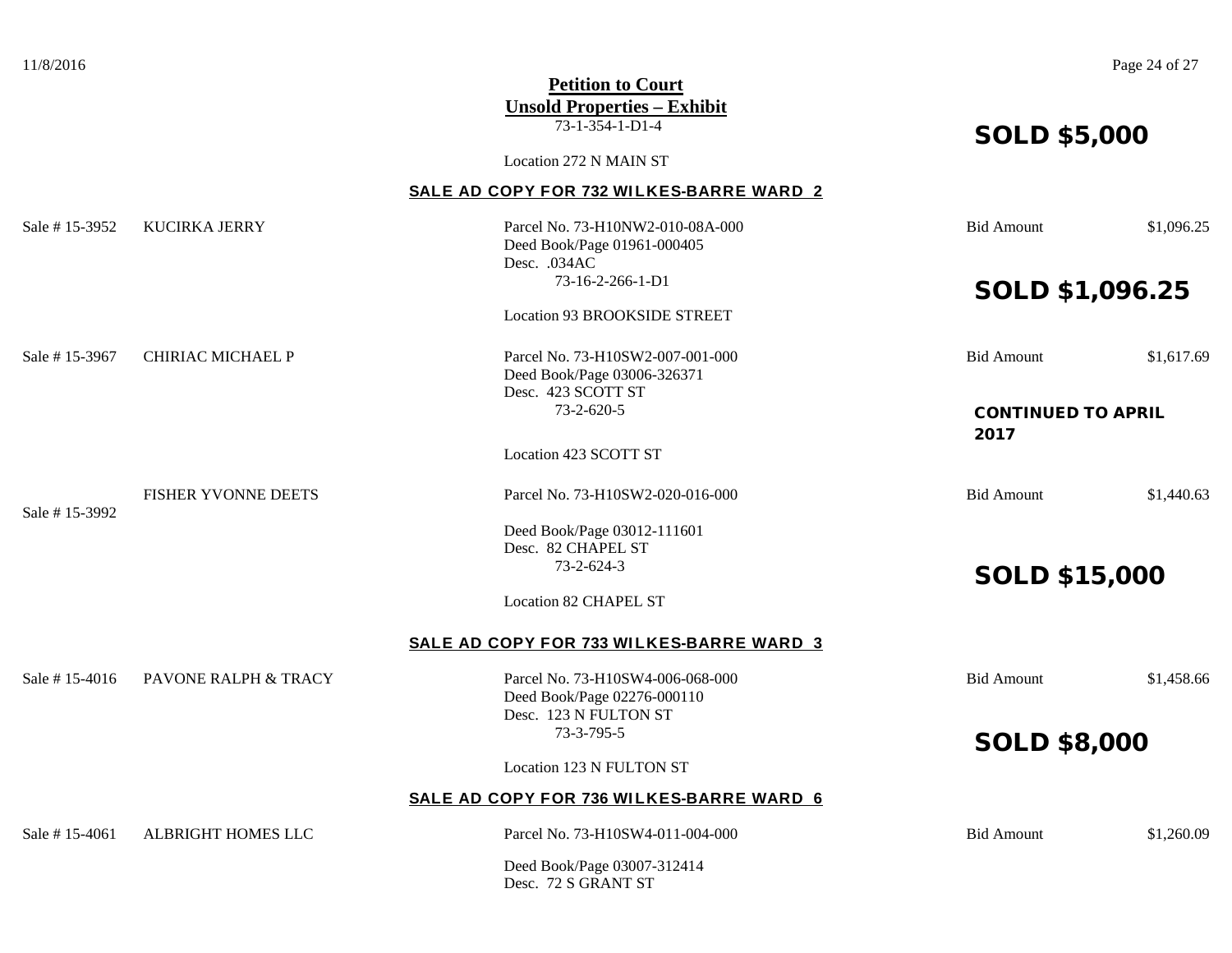| 11/8/2016      |                                  |                                                                                                  |                     | Page 25 of 27 |
|----------------|----------------------------------|--------------------------------------------------------------------------------------------------|---------------------|---------------|
|                |                                  | <b>Petition to Court</b><br><b>Unsold Properties - Exhibit</b>                                   |                     |               |
|                |                                  | $73-6-155-6$                                                                                     | <b>NO BIDS</b>      |               |
|                |                                  | Location 72 S GRANT ST                                                                           |                     |               |
| Sale #15-4068  | <b>OSORIO SANDRA</b>             | Parcel No. 73-I10NW1-002-028-000<br>Deed Book/Page 03004-103354<br>Desc. 69 PURITAN LN           | <b>Bid Amount</b>   | \$1,686.04    |
|                |                                  | 73-6-252-2-D1-3                                                                                  | <b>NO BIDS</b>      |               |
|                |                                  | <b>Location 69 PURITAN LN</b>                                                                    |                     |               |
| Sale #15-4070  | <b>OSORIO SANDRA</b>             | Parcel No. 73-I10NW1-002-043-000<br>Deed Book/Page 03002-220613<br>Desc. 71 PURITAN LN           | <b>Bid Amount</b>   | \$1,842.95    |
|                |                                  | 73-6-210-4                                                                                       | <b>NO BIDS</b>      |               |
|                |                                  | Location 71 PURITAN LN                                                                           |                     |               |
|                |                                  | SALE AD COPY FOR 738 WILKES-BARRE WARD 8                                                         |                     |               |
| Sale # 14-4524 | HOUCK SARAH L. & BENJAMIN MOORES | Parcel No. 73-H9SE3-037-024-000<br>Deed Book/Page 03009-080689<br>Desc. 219 S WASHINGTON ST.     | <b>Bid Amount</b>   | \$3,021.24    |
|                |                                  | 73-8-11-385-D2-4                                                                                 | <b>SOLD \$9,000</b> |               |
|                |                                  | Location 219 S WASHINGTON ST                                                                     |                     |               |
|                |                                  |                                                                                                  |                     |               |
| Sale #14-4524  | HOUCK SARAH L. & BENJAMIN MOORES | Parcel No. 73-H9SE3-037-025-000<br>Deed Book/Page 03009-080689<br>Desc. 221-223 S WASHINGTON ST. | <b>Bid Amount</b>   | \$3,404.42    |
|                |                                  | 73-8-11-345-5                                                                                    | <b>SOLD \$9,000</b> |               |
|                |                                  | Location 221-223 S WASHINGTON ST                                                                 |                     |               |
|                |                                  | SALE AD COPY FOR 739 WILKES-BARRE WARD 9                                                         |                     |               |
| Sale #15-4100  | MCLAUGHLIN ROMAYNE &             | Parcel No. 73-H10SW4-012-017-000                                                                 | <b>Bid Amount</b>   | \$1,574.54    |

Deed Book/Page 03007-121707 Desc. 129 S GRANT ST<br>73-9-348-D1-5

Location 129 S GRANT ST

SOLD \$3,500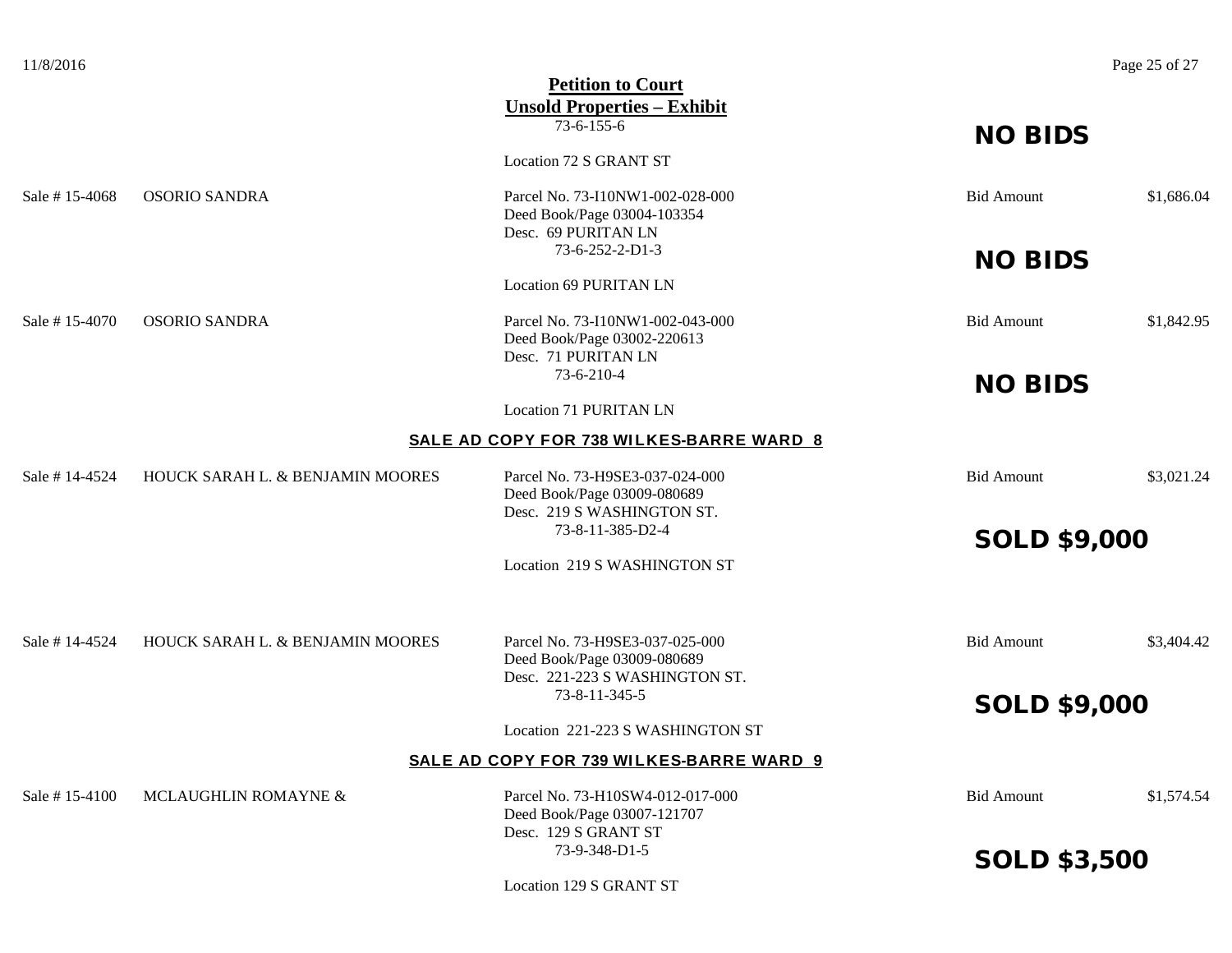| Sale #15-4106  | REDICK ERIC N & NANCY LEA           | Parcel No. 73-I10NW1-001-028-000<br>Deed Book/Page 01967-000484<br>Desc. - 335 E NORTHAMPTON ST<br>73-9-115-5 | <b>Bid Amount</b>      | \$2,263.83 |
|----------------|-------------------------------------|---------------------------------------------------------------------------------------------------------------|------------------------|------------|
|                |                                     | Location 333 E NORTHAMPTON ST                                                                                 | <b>SOLD \$2,263.83</b> |            |
|                |                                     | SALE AD COPY FOR 73A WILKES-BARRE WARD 10                                                                     |                        |            |
| Sale # 15-4154 | <b>BSE PROPERTIES LLC</b>           | Parcel No. 73-H9SE4 -008-053-000<br>Deed Book/Page 03008-061575<br>Desc. - 123 ACADEMY ST                     | <b>Bid Amount</b>      | \$2,217.02 |
|                |                                     | 73-10-716-6                                                                                                   | <b>SOLD \$9,000</b>    |            |
|                |                                     | <b>Location 121 ACADEMY ST</b>                                                                                |                        |            |
|                |                                     | SALE AD COPY FOR 73C WILKES-BARRE WARD 12                                                                     |                        |            |
| Sale #15-4195  | <b>BOONE JENNIFER &amp; EDWIN S</b> | Parcel No. 73-H9SE4 -023-019-000<br>Deed Book/Page 03004-110308<br>Desc. -429 S RIVER ST                      | <b>Bid Amount</b>      | \$2,427.57 |
|                |                                     | 73-12-1-436-4                                                                                                 | <b>NO BIDS</b>         |            |
|                |                                     | Location 427 S RIVER ST                                                                                       |                        |            |
|                |                                     | <b>SALE AD COPY FOR 73D WILKES-BARRE WARD 13</b>                                                              |                        |            |
| Sale #15-4293  | ABEL WILLIAM & JEANNE               | Parcel No. 73-I9NE2 -012-005-000<br>Deed Book/Page 00000-000000<br>Desc. 380 PARK AVE                         | <b>Bid Amount</b>      | \$1,002.97 |
|                |                                     | 73-13-2-738-3                                                                                                 | <b>SOLD \$9,000</b>    |            |
|                |                                     | <b>Location 380 PARK AVE</b>                                                                                  |                        |            |
|                |                                     | SALE AD COPY FOR 740 HARVEYS LAKE BORO                                                                        |                        |            |
| Sale #15-4755  | <b>LOMASCOLO JOSEPH JR</b>          | Parcel No. 74-D6 -00A-02A-015<br>Deed Book/Page 00000-000000<br>Desc. PARKS ROW                               | <b>Bid Amount</b>      | \$1,221.09 |

74-37-1430-4